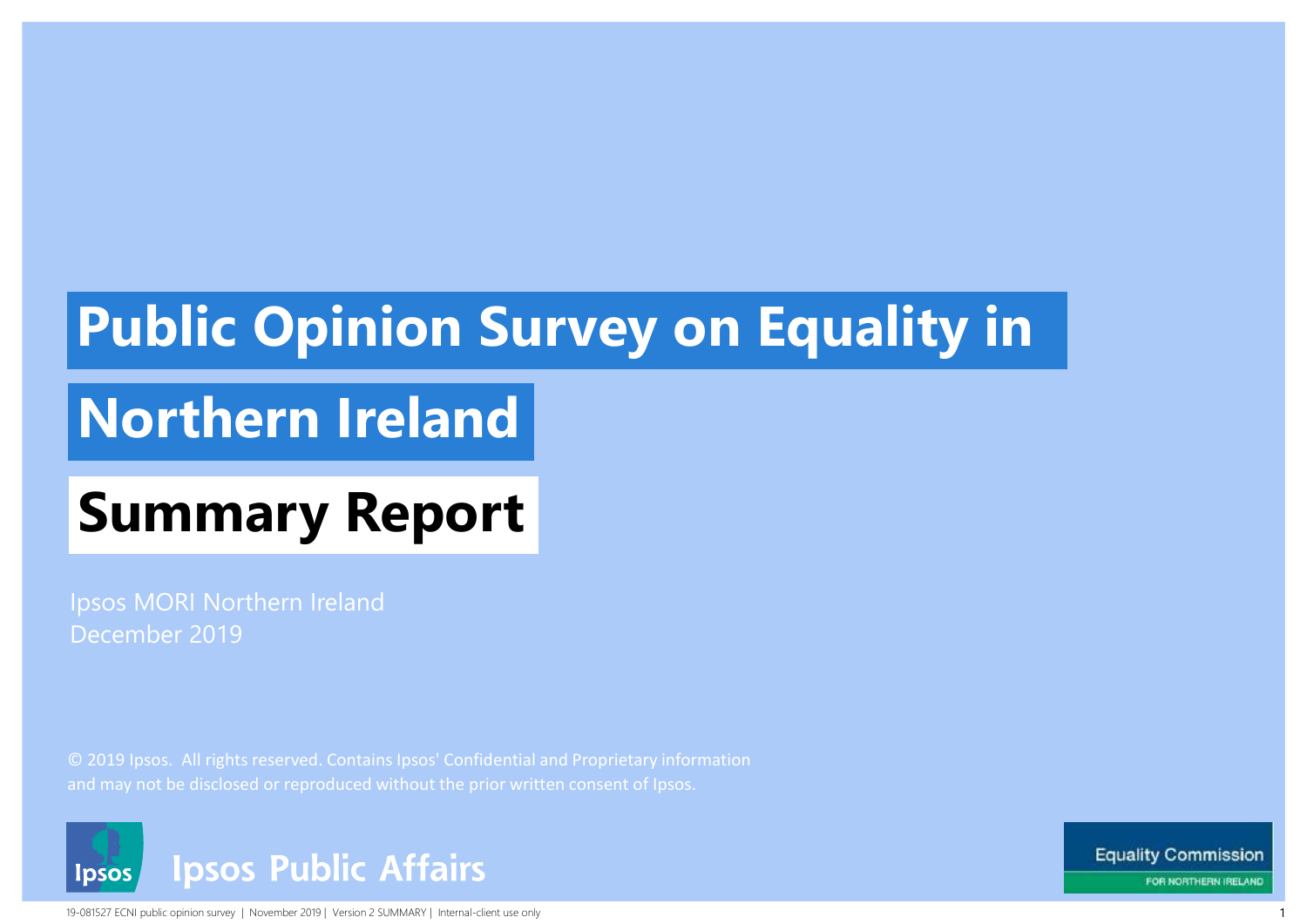# **Contents**

| <b>EXECUTIVE SUMMARY</b>          |  |
|-----------------------------------|--|
| <b>BACKGROUND TO THE RESEARCH</b> |  |
| <b>DEMOGRAPHICS</b>               |  |
| <b>RESEARCH FINDINGS</b>          |  |
| <b>RESEARCH METHODOLOGY</b>       |  |

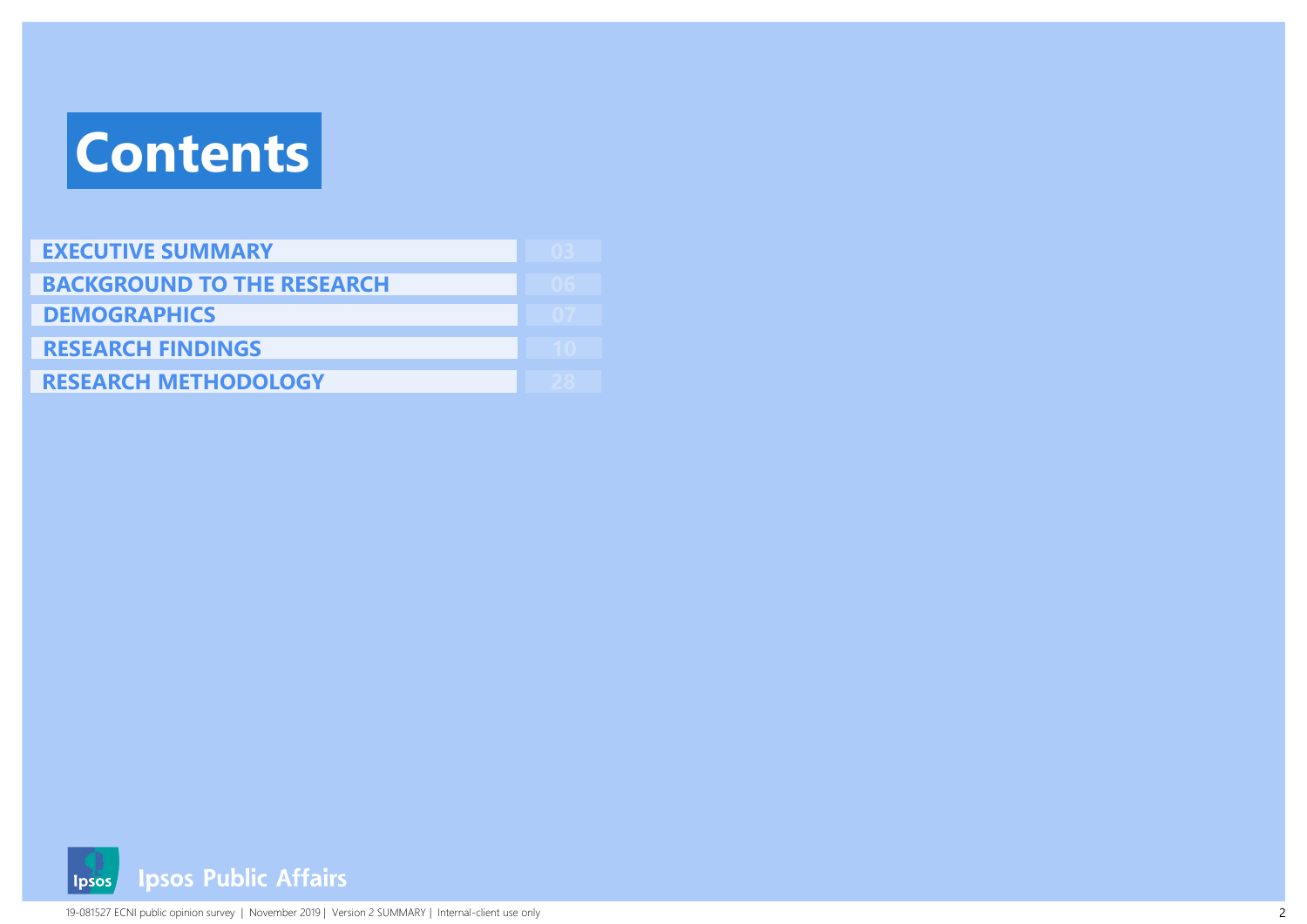### **Executive summary**

#### **Awareness and understanding**

When asked what the term 'equality' means to participants thinking specifically about Northern Ireland (NI), the most commonly cited response is that it means the equal treatment of all people (16%).

Over one in ten participants (14%) hold a negative view about the level of equality in NI or feel that equality is lacking.

#### **Attitudes**

Over a third of participants agree that the term 'equality' is meaningless to them and not something they think about day to day (36%), marking a significant increase from the previous wave (28%).

#### **Equality status and discrimination**

The groups considered to be protected from unlawful discrimination overall are racial and ethnic groups (24%), those of a certain sexual orientation (18%) and those living with a disability (16%). The proportion of participants feeling that none of the listed groups are protected has increased this wave to 17%, from 10% in the previous wave.

Almost a third of participants (30%) said that they do not know any groups protected from unlawful discrimination.

In terms of the settings in which people are protected from unlawful discrimination, 36% stated the workplace. Just over one in ten considered people to be protected in education (11%). While in 2018-19 18% of participants mentioned that people are protected from unlawful discrimination in accessing public services, this has dropped to 8% in 2019. Again there is a significant increase since the last wave in participants feeling that none of these settings are covered by unlawful discrimination (up to 12% from 8%).

Over a third of participants (36%) said they do not know any settings in which people are protected from unlawful discrimination.

#### **Views on equality in NI**

The majority of participants overall agree that equality and antidiscrimination laws in NI are necessary (82%), however this marks a significant decrease since the last wave when 90% agreed. A small, albeit growing, proportion disagree that anti-discrimination laws are necessary (up to 8% in 2019 from 4% in 2018-19).

There is less optimism among NI citizens that people can achieve their potential regardless of their personal characteristics; while 61% agree that this is the case, two in ten disagree (20%), up from one in ten in 2018-19 (12%).

The majority of participants agree that workplaces are welcoming and inclusive in NI generally (58%). However, since the last wave the proportion of participants disagreeing that workplaces are welcoming and inclusive has increased from 8% to 13%.

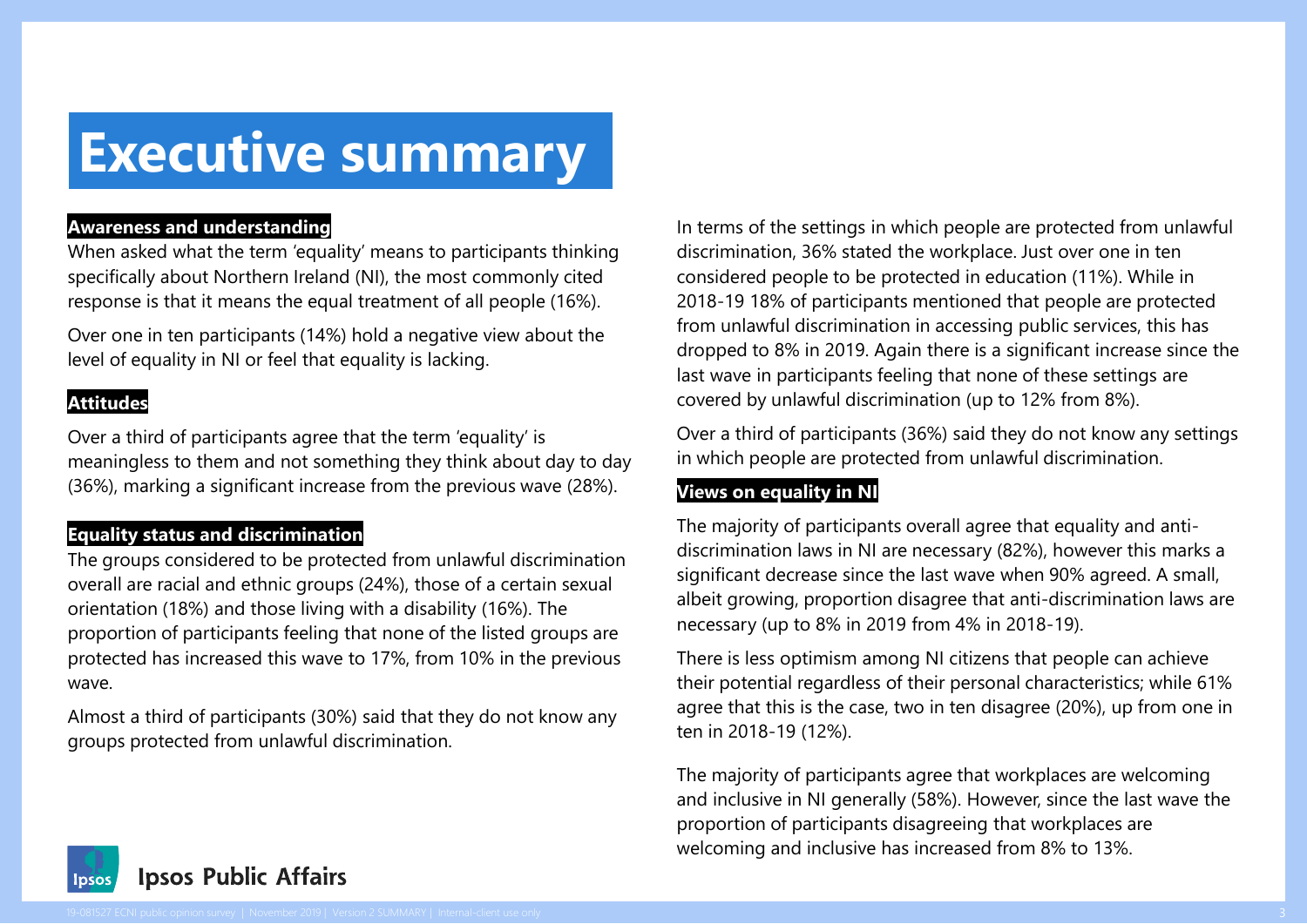# **Executive summary (cont'd)**

#### **Views on equality in NI (cont'd)**

Similarly with the notion that workers are generally treated with dignity and respect, the proportion of participants disagreeing has increased from 13% in 2018-19 to 18% in 2019. The majority, however, agree that workers are generally treated with dignity and respect (57%).

The level of concern over future anti-discrimination laws in NI compared to Great Britain (GB) or the Republic of Ireland (ROI) is mixed. Over a third say they are worried that the laws protecting them from discrimination will not be as strong as for others in GB or ROI (34%). Just under a third are not worried about this (30%). It is worth noting that those who express greatest concern are nonheterosexual individuals, those who are living with a disability or illness and those who identify as nationalist.

#### **Personal experiences of unwanted behaviour**

The majority of participants stated that they had not personally experienced a situation at work where they were not treated with dignity and respect based on their personal characteristics in the last 12 months (65%). Thirteen percent of participants stated that they had not been treated with dignity and respect (13%). Twenty two percent of participants stated that they have not been in a workplace during the last 12 months (22%).

Among those participants who are working, 70% reported that they had not witnessed a situation in the last 12 months where others in their workplace were not treated with dignity and respect based on their personal characteristics. Just under a third of participants said they had witnessed this (30%).

#### **Aspects of life in Northern Ireland**

A number of statements were presented to participants covering various aspects of life in NI, including the workplace, in education, the local area and public services.

#### **Workplaces**

The level of agreement around aspects of workplaces in NI is mixed. Less than a third of participants (29%) agree that workplaces tend to employ people with disabilities, while over a third (37%) disagree that this is the case. This marks a significant shift since 2018-19, when over a third of people agreed that workplaces tend to employ people with disabilities (35%) and almost a quarter disagreed (24%).

Once in employment, just under half agree that employees with disabilities are well supported (49%). Since 2018-19, a higher proportion of participants disagree that workplaces support employees with disabilities (up to 20% in 2019 from 14% in 2018- 19).

There are more mixed views over support on mental health in the workplace. Over a third of participants agree that they rarely support employees with mental ill-health (39%), however 29% disagree that this is the case.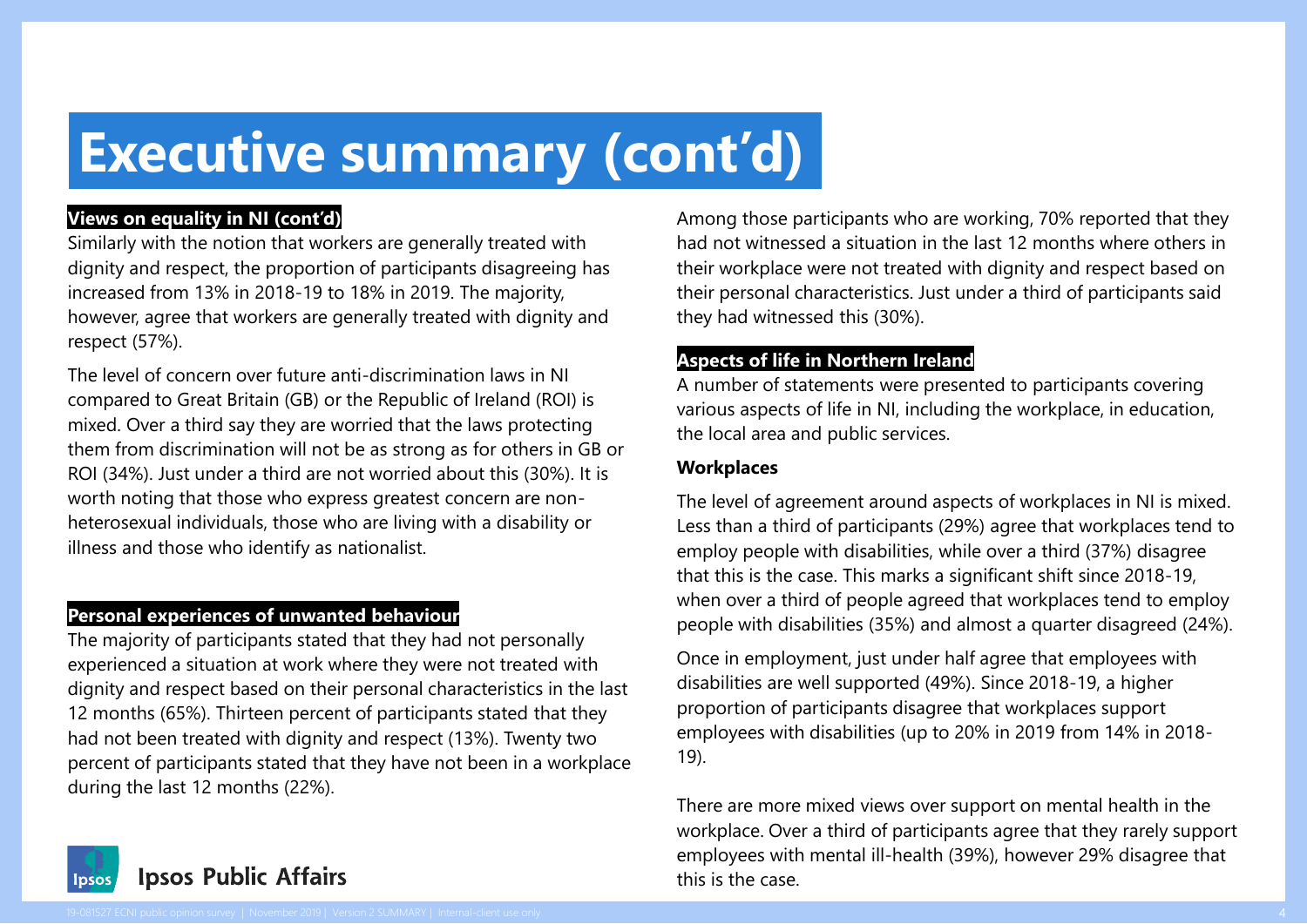### **Executive summary (cont'd)**

In 2019, over half of participants (60%) share the perception that there are still jobs still more suited to men than women. Over a third (67%), reject the idea that employers should employ people according to a job being seen as a man's or a woman's job.

#### **Education**

There is broad agreement that pre-school should meet the needs of all children, including those with disabilities or whose first language is not English (86%). There is also agreement, albeit to a lesser extent, that the curriculum should be used to address bullying because of a pupil's personal characteristics (72%).

The issue of funding in schools to support the needs of all pupils draws more mixed levels of support, though the majority agree that funding should focus on those groups which do less well at school (59%). Just over two in ten participants disagree with this (21%).

Two thirds of participants agree that additional funding provided to schools by government – to meet the needs of, for example, disabled pupils – should be monitored in order to track how the funding is spent (66%). Around two in ten disagree that this funding should be monitored (19%).

#### **Local area**

Thinking about participation at a local level, the majority of participants say they would consider voluntary or community work (67%), while 21% say they would not.

There is less engagement with the prospect of sitting on a public board such as a school's board of governors or a board for a publicly funded body; over a third of participants would consider this (39%), however almost half would not (48%).

#### **Public services**

Overall, just under half of participants (49%) agree that the needs of different groups of people are taken into account when planning public services, while 25% disagree.

Less than a quarter of participants (22%) agree that public figures show leadership on equality matters, while over half (52%) disagree with this.

These findings are consistent with the previous wave of research.

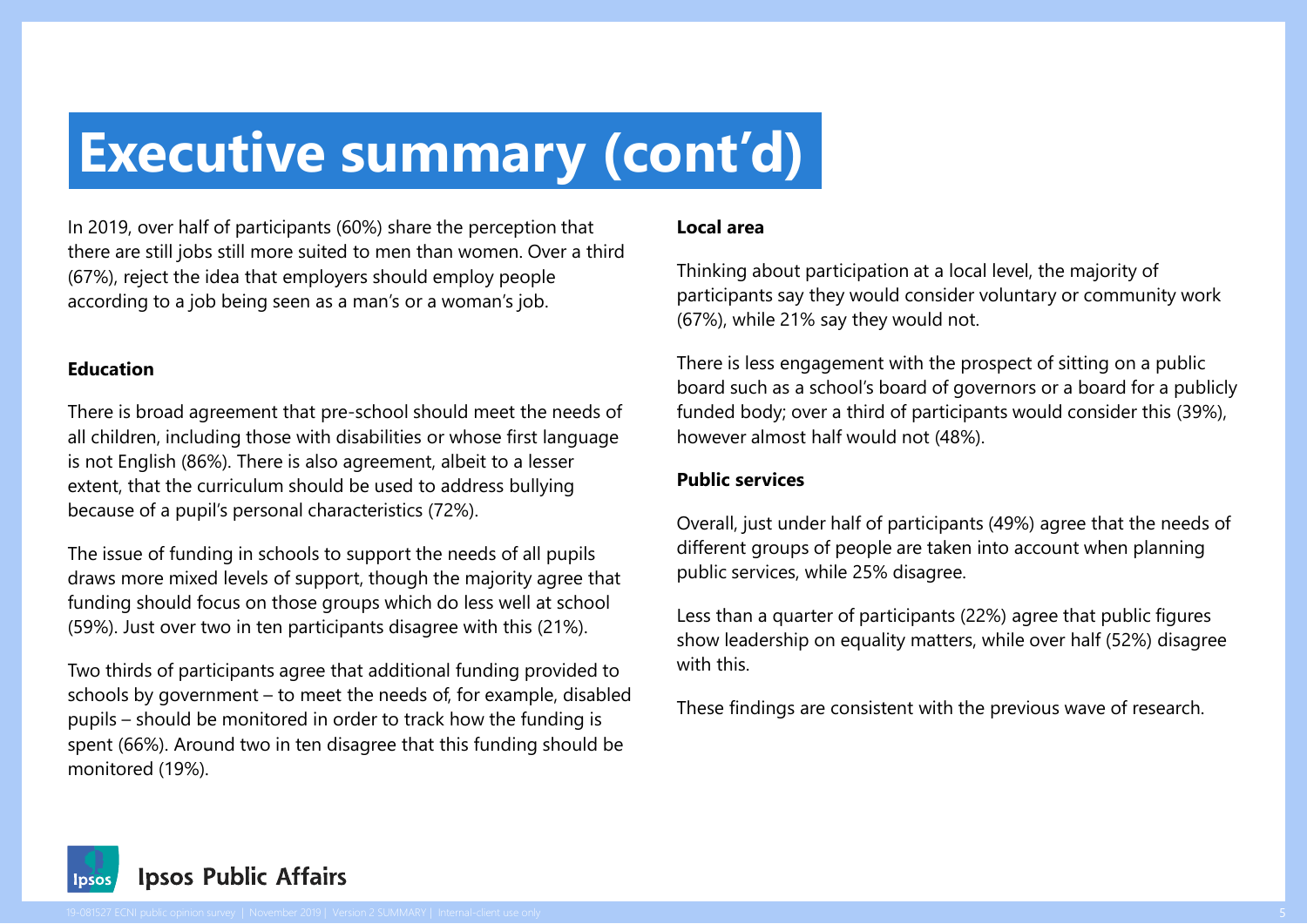### **Background to the research**

The Equality Commission for Northern Ireland (ECNI) commissioned Ipsos MORI to conduct a telephone survey measuring public opinion on equality in Northern Ireland (NI) among the general public in winter 2018-19. Following this, ECNI commissioned Ipsos MORI to conduct the second wave of this telephone survey in order to:

- **Understand** the level of awareness of equality issues.
- **Gather** views on equality issues in Northern Ireland.
- **Measure** perceptions of Northern Ireland's performance on equality issues.
- Collect data that is **comparable** with the 2018 survey results

The findings from the research will be used to support ECNI's 2019-2022 corporate plan.

#### **Background Presentation of the data**

Corrective rim weighting has been applied to the data on the region, age, gender and social class quotas to ensure the findings are representative of the population in Northern Ireland.

Where results do not sum to 100, this may be due to computer rounding, multiple responses or the exclusion of don't knows or not stated responses. Multiple response questions are indicated on the relevant charts.

The report contains topline findings from the 2019 survey and comparable data from the 2018-19 survey is presented where applicable. Statistical significance testing was done using a Z-score, which is designed to test the difference between two proportions or test a single proportion against the total. The data has been tested to a 95% confidence level. Statistical significance is indicated in the report as follows:

- Significant increase since previous wave
- Significant decrease since previous wave

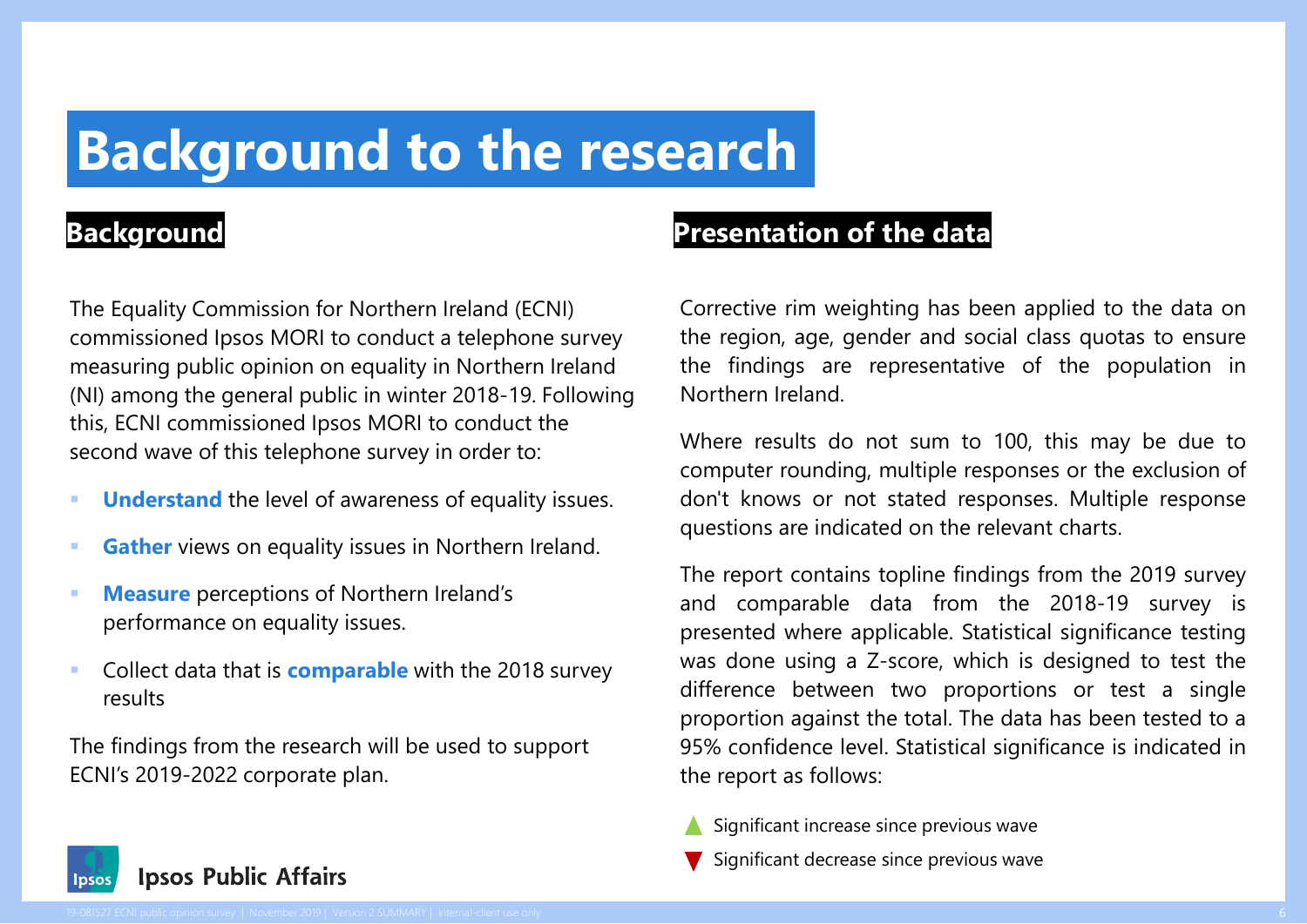## **Demographics**

### **Age, gender and sexual orientation**





Source: Ipsos MORI Base: 500 adults living in Northern Ireland (2019)

<sup>19-081527</sup> ECNI public opinion survey | November 2019 | Version 2 SUMMARY | Internal-client use only 7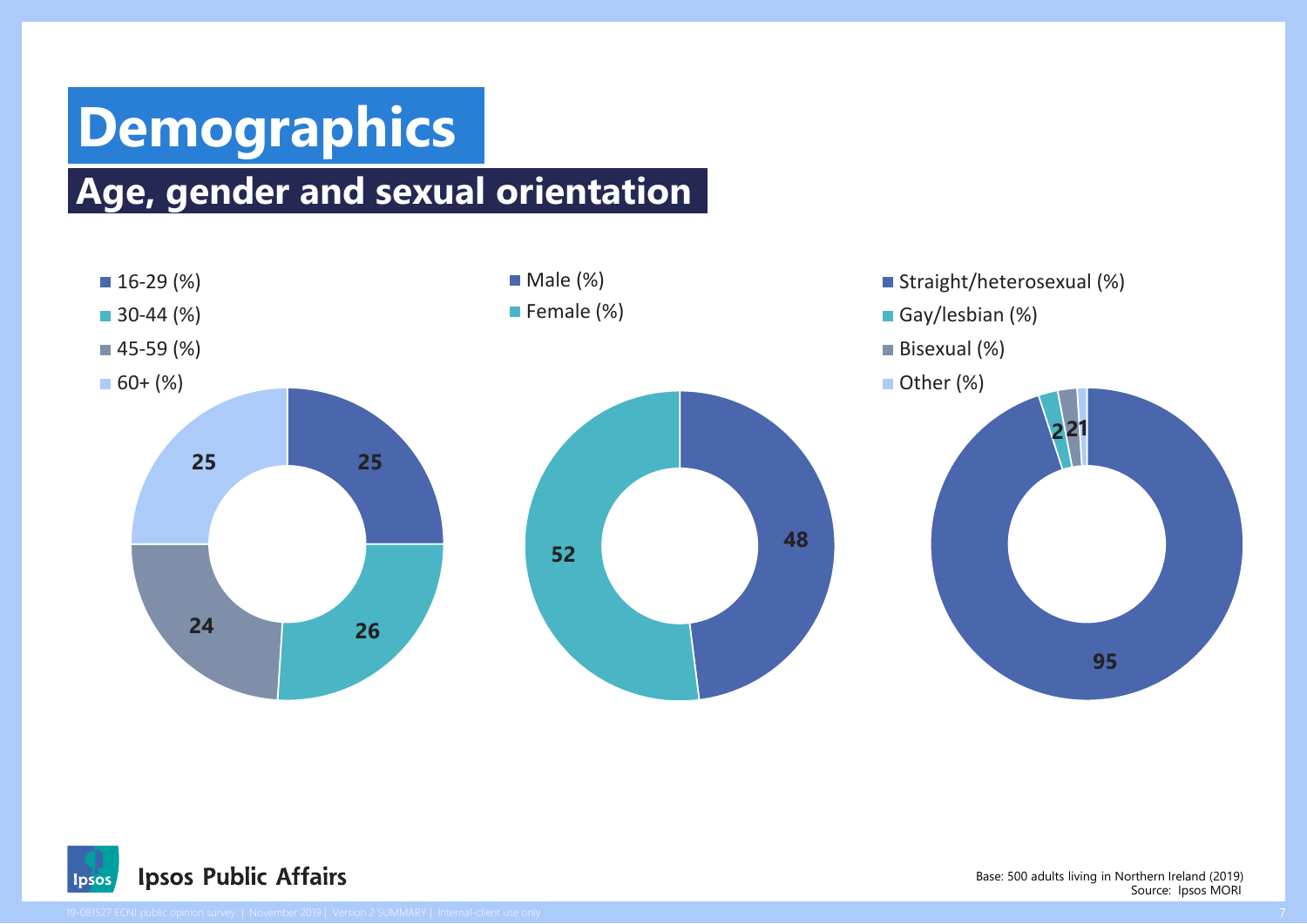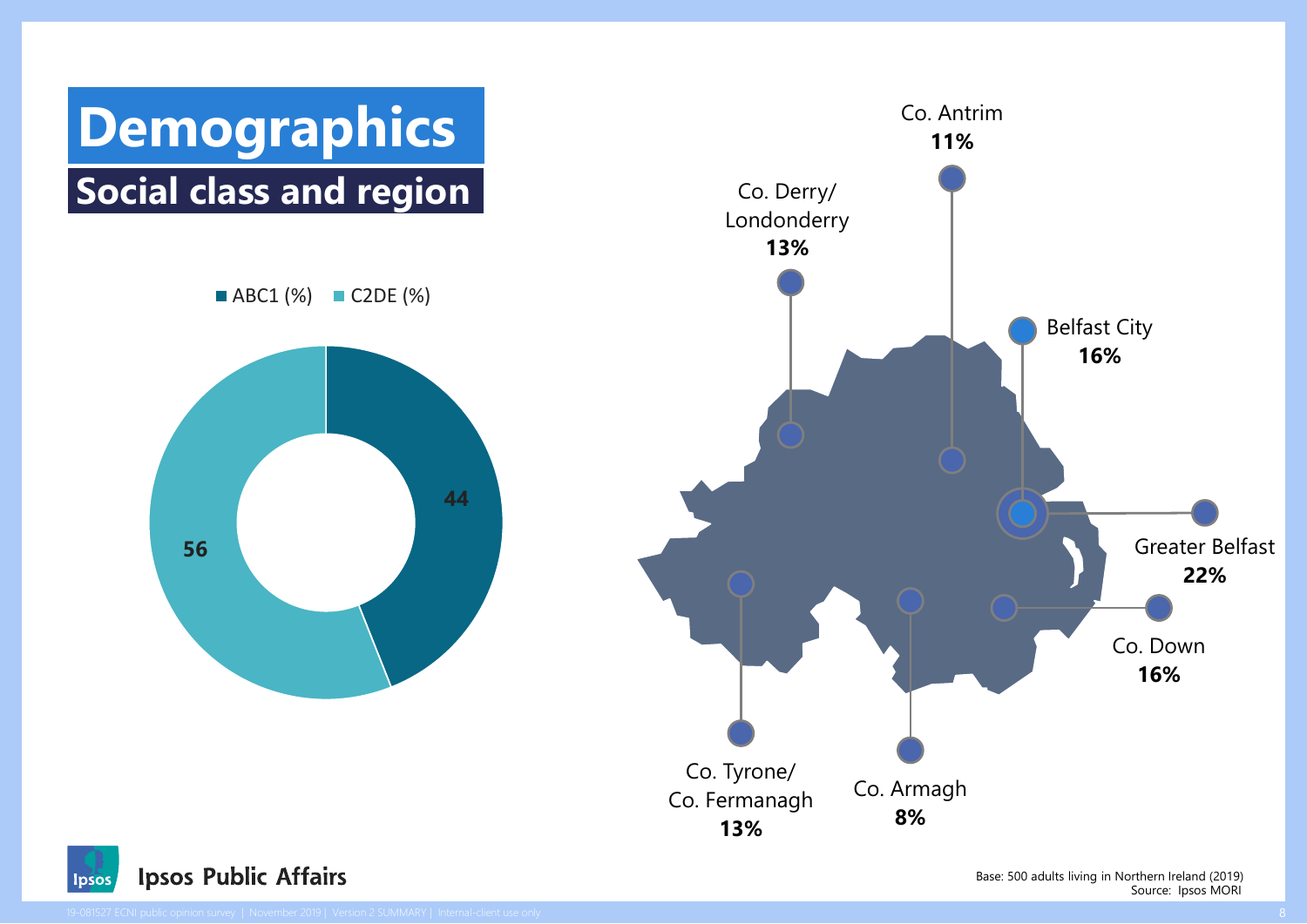# **Demographics**

### **Community background, political position and disability status**





Source: Ipsos MORI \*Multiple response question Base: 500 adults living in Northern Ireland (2019)

Ipsos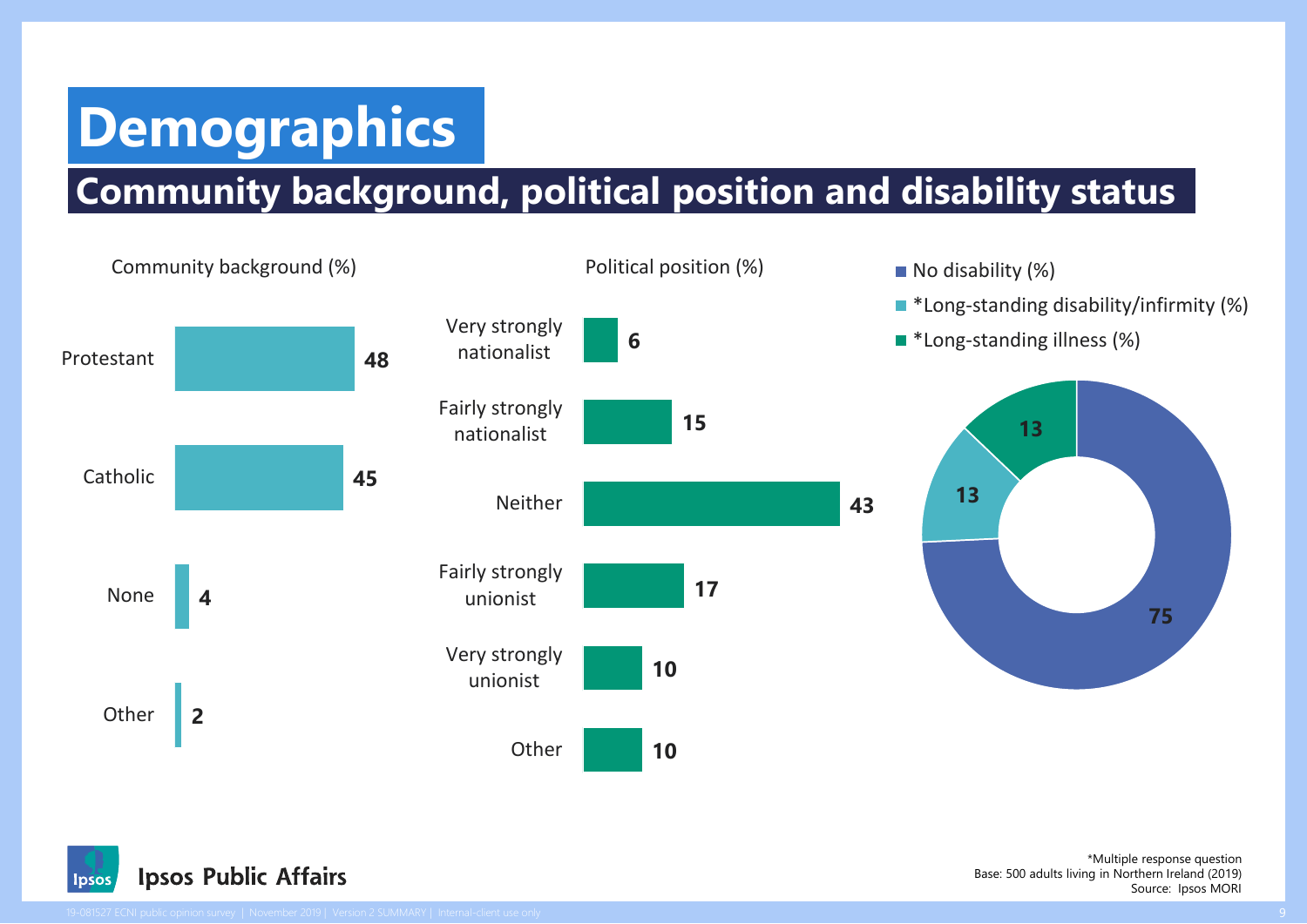# **Research findings**

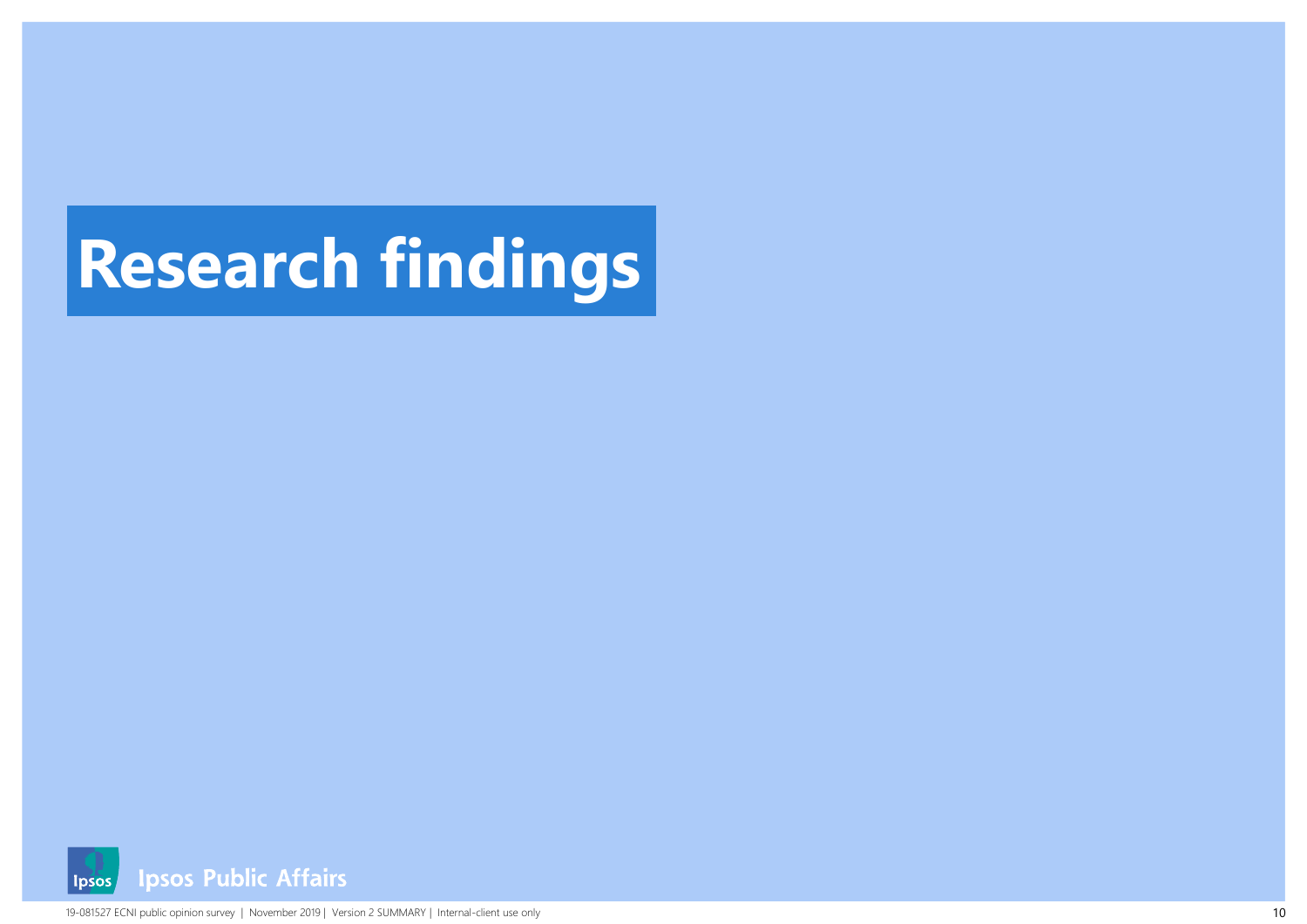### **Awareness and understanding**

### **Q1. Thinking specifically about Northern Ireland, what do you think of when you hear the term "equality"? (top 10 responses)**





2019



Multiple response question (2019 v 2018-19) Base: 500 adults living in Northern Ireland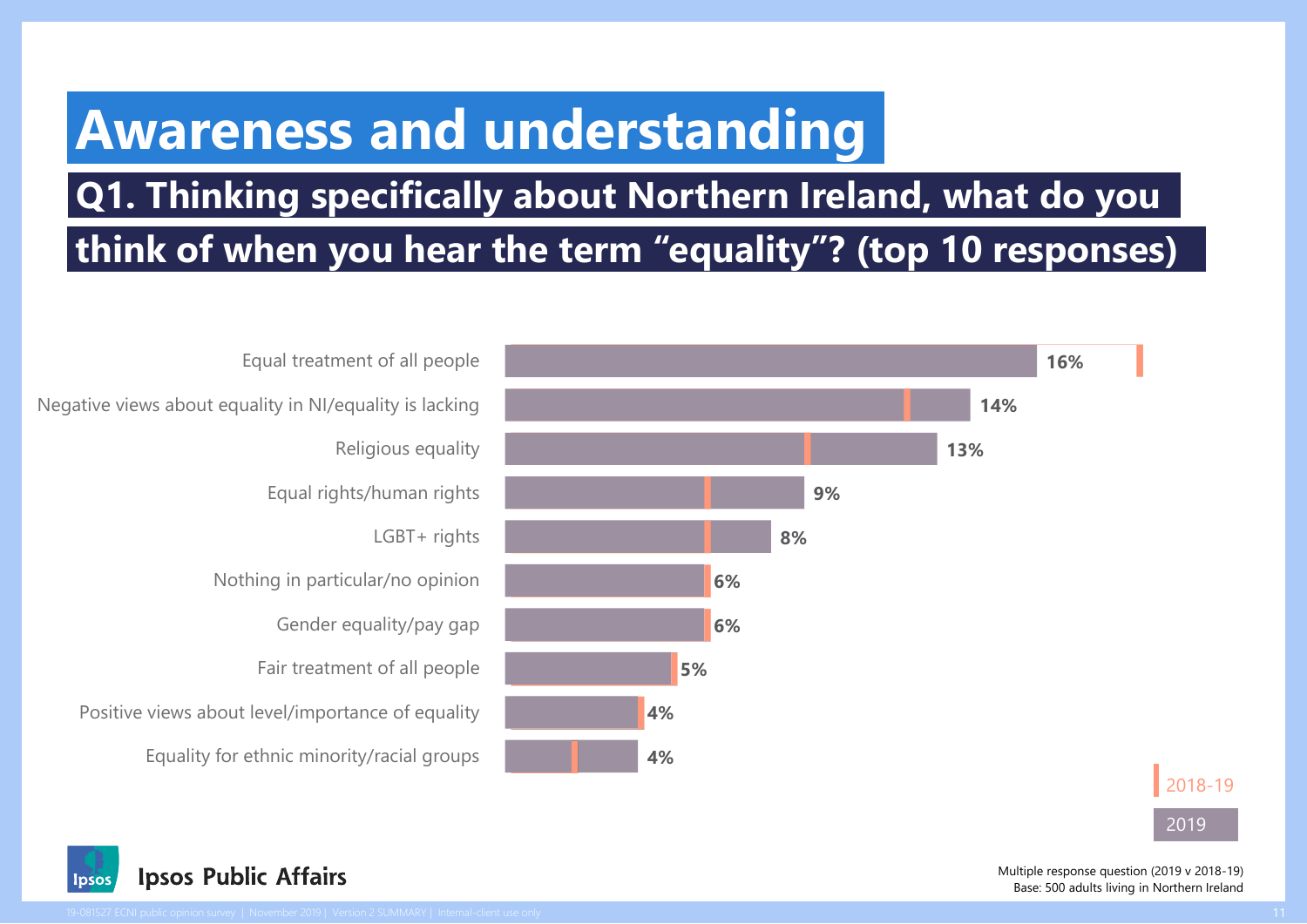### **Awareness and understanding**

### **Q1. Thinking specifically about Northern Ireland, what do you think of when you**

### **hear the term "equality"? (all responses)**

| <b>Response</b>                                                         | %19            | $\frac{9}{6}$<br>$18 -$<br>19 | Response (cont'd)                           |                | $%18-$<br>19 |
|-------------------------------------------------------------------------|----------------|-------------------------------|---------------------------------------------|----------------|--------------|
| Equal treatment of all people                                           | 16             | 19                            | Historical issues/troubles                  | $\overline{2}$ |              |
| Negative views about level of equality in NI/equality is lacking        | 14             | 12                            | Overcoming divisions in NI/peace process    | 2              | 9            |
| Religious equality                                                      | 13             | 9                             | Inequality                                  | 2              |              |
| Equal rights/human rights                                               | 8              | 6                             | No discrimination                           |                |              |
| LGBT+ rights                                                            | 8              | 6                             | Equality is a confusing subject             |                | 0            |
| Nothing in particular/no opinion                                        | 6              | 6                             | Has become overused/means too many things   | 1              | $^{\star}$   |
| Gender equality/pay gap                                                 | 6              | 6                             | Not something I think about/not interested  | 1              | 4            |
| Fair treatment of all people                                            | 5              | 5                             | Politicians/NI Assembly aren't doing enough |                | $\star$      |
| Equality for ethnic minority/racial groups                              | 4              | $\overline{2}$                | Equality under the law                      |                | $\star$      |
| Positive views about level/importance of equality in NI and<br>progress | 4              | 4                             | Equality for disabled people                |                |              |
| Equality in employment                                                  | 3              | $\overline{2}$                | Equality has become too PC/gone too far     | 1              |              |
| Equal opportunities/equality of opportunity                             | 3              | $\sqrt{ }$                    | Other                                       | 10             | 6            |
| Equality is a political/bureaucratic issue                              | 3              | $\overline{2}$                | Don't know                                  | $\overline{7}$ | 6            |
| Equality is an ongoing issue/work in progress/room for<br>improvement   | $\overline{2}$ | 4                             |                                             |                |              |



Multiple response question \*New codes added in 2019 Base: 500 adults living in Northern Ireland (2019 v 2018-19)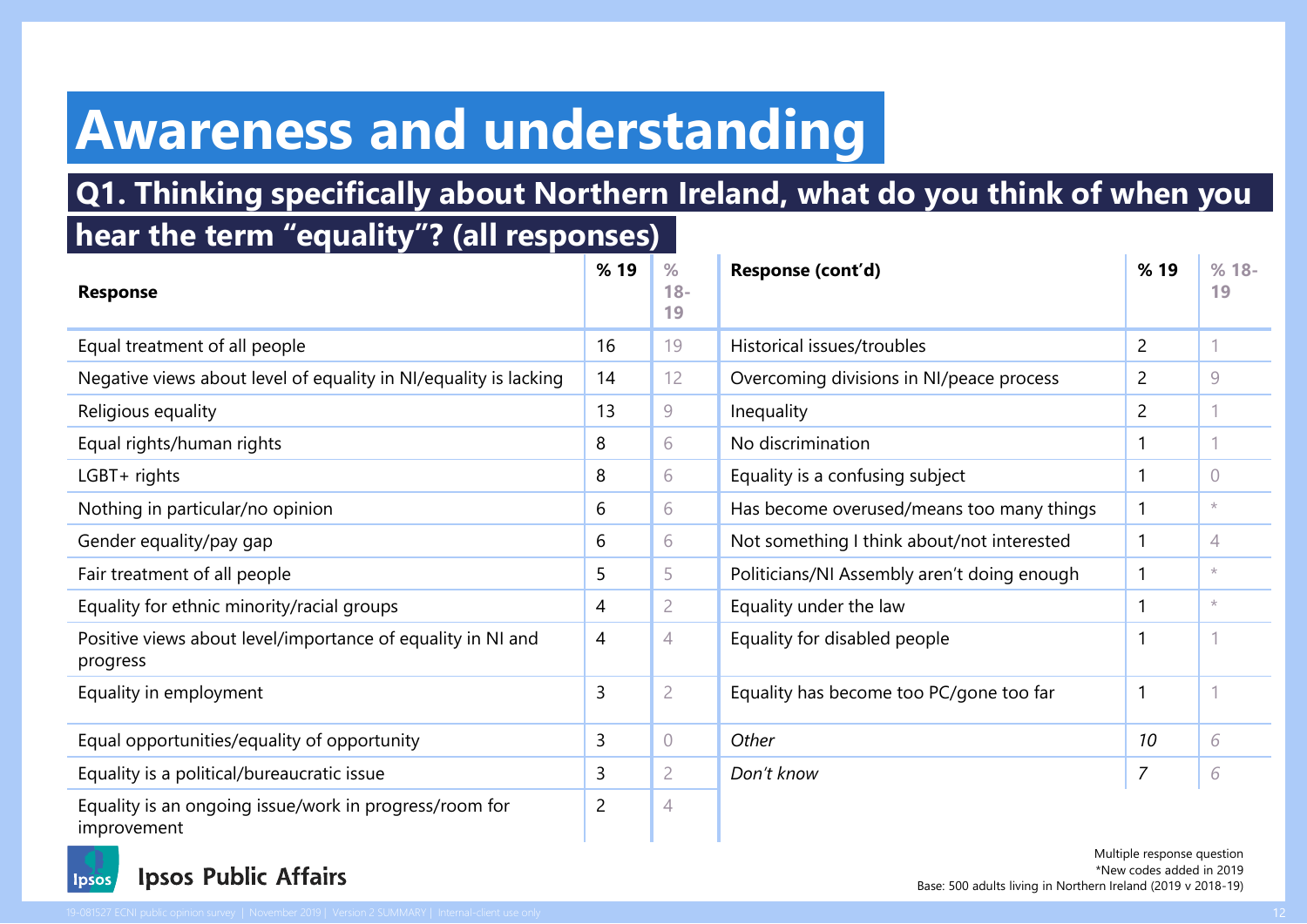# **Trying to do the same for both sides**

# **of the community, or for any**

# **religion in NI. Treating everybody**

# **the same.**

**Female, 30-44, Protestant, Armagh, C2DE**



19-081527 ECNI public opinion survey | November 2019 | Version 2 SUMMARY | Internal-client use only 13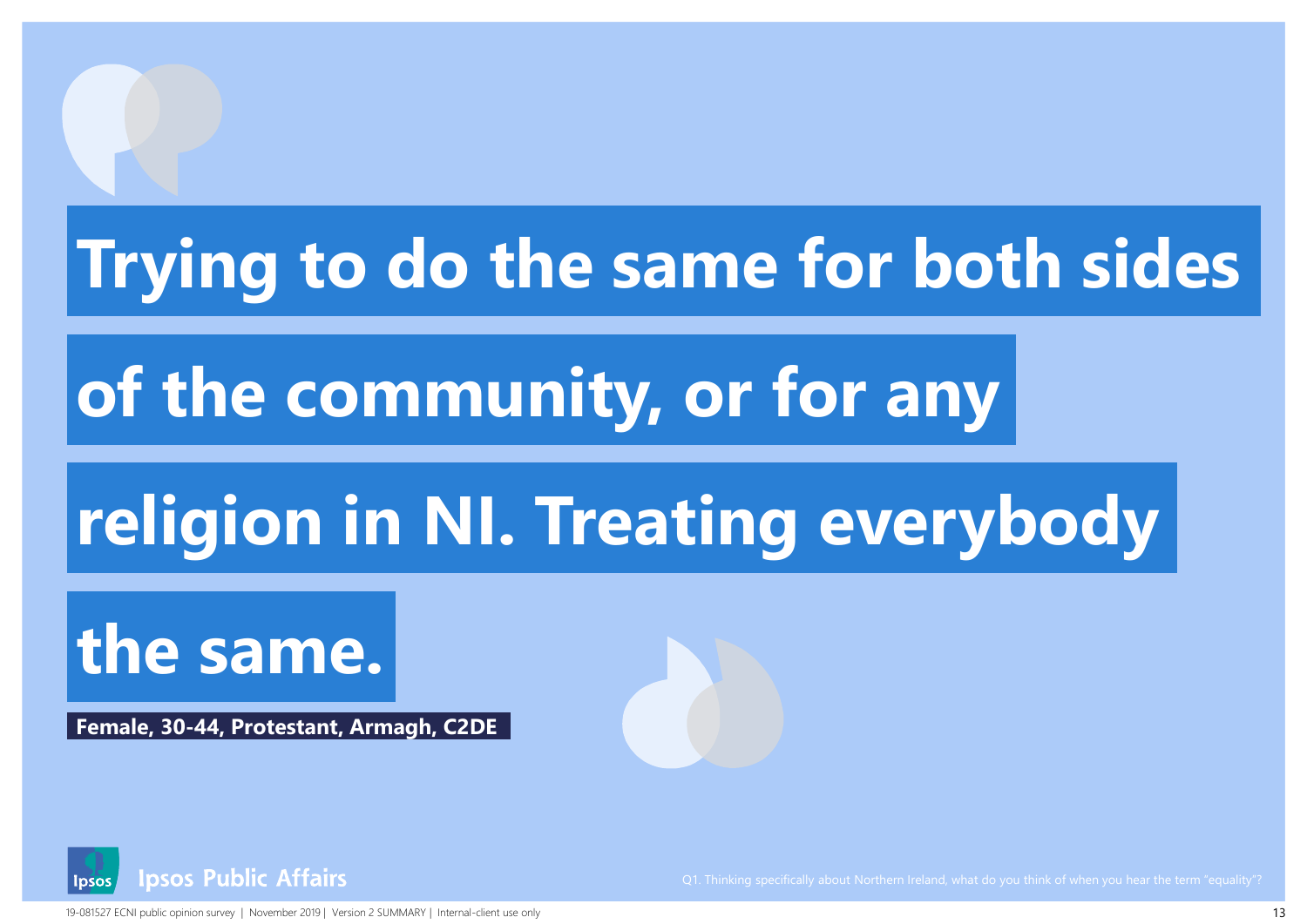## **Attitudes**

### **Q2. Thinking of yourself, to what extent do you agree or disagree**

### **with the following statements:**



■ Strongly agree ■ Tend to agree ■ Neither agree nor disagree ■ Tend to disagree ■ Strongly disagree ■ Don't know



about"

Base: 500 adults living in Northern Ireland (2019 v 2018-19) Significant decrease

Significant increase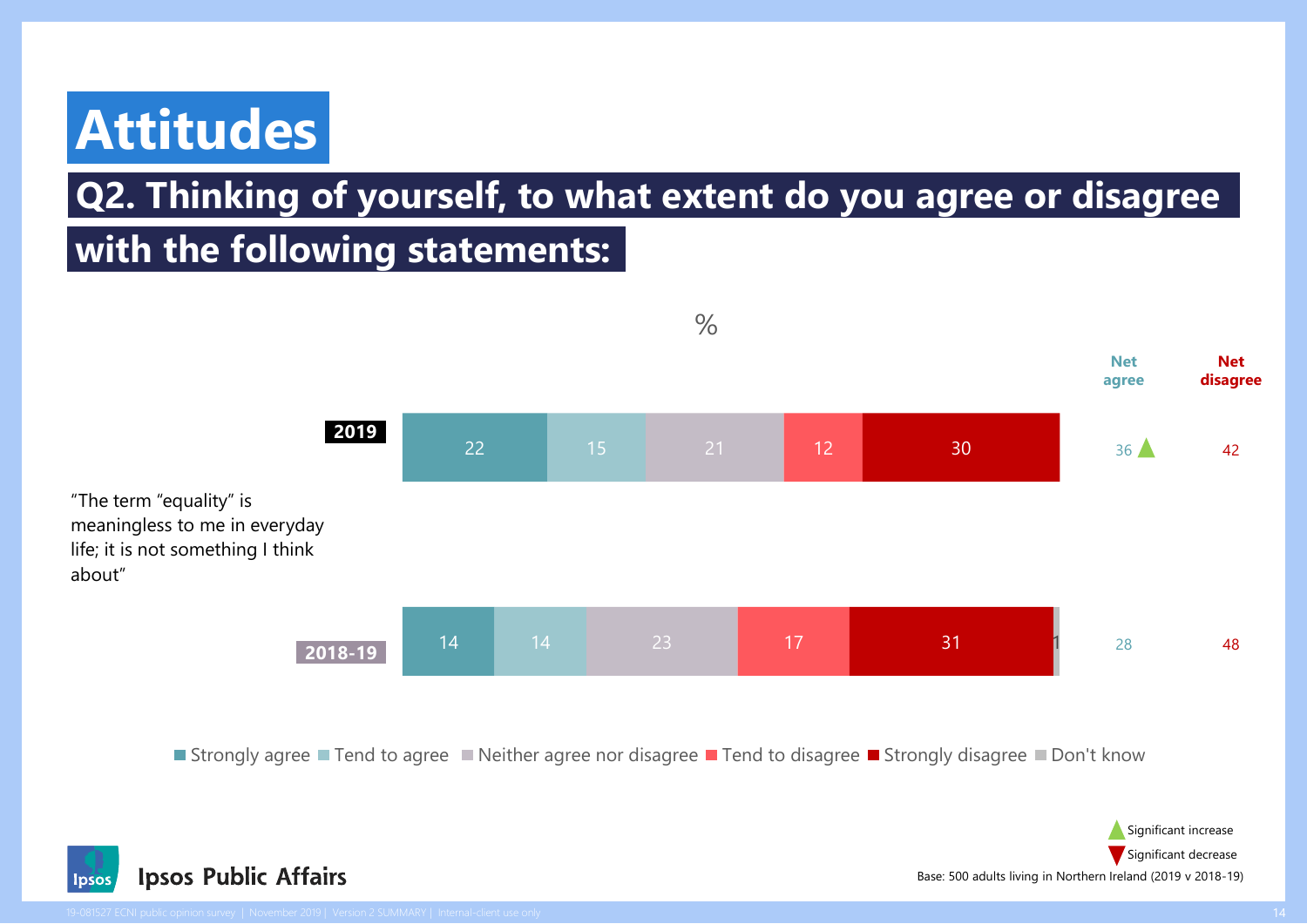## **Equality status and discrimination**

### **Q3. Which groups of people, if any, do you think are protected from unlawful discrimination?**





Multiple response question (2019 v 2018-19) Base: 500 adults living in Northern Ireland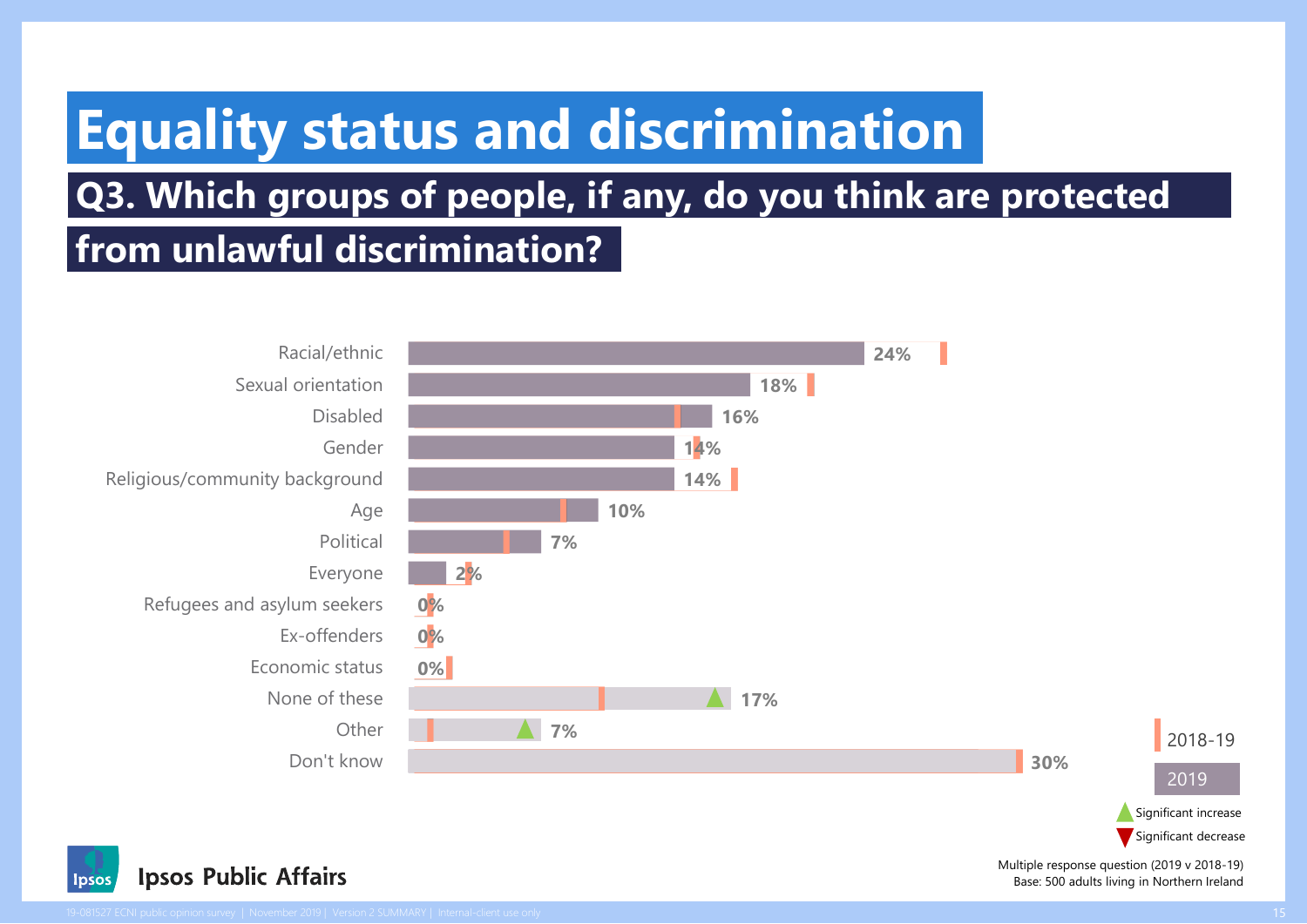# **Equality status and discrimination**

### **Q4. And in what settings, if any, do you think people are protected**

### **by these laws?**





Multiple response question (2019 v 2018-19) Base: 500 adults living in Northern Ireland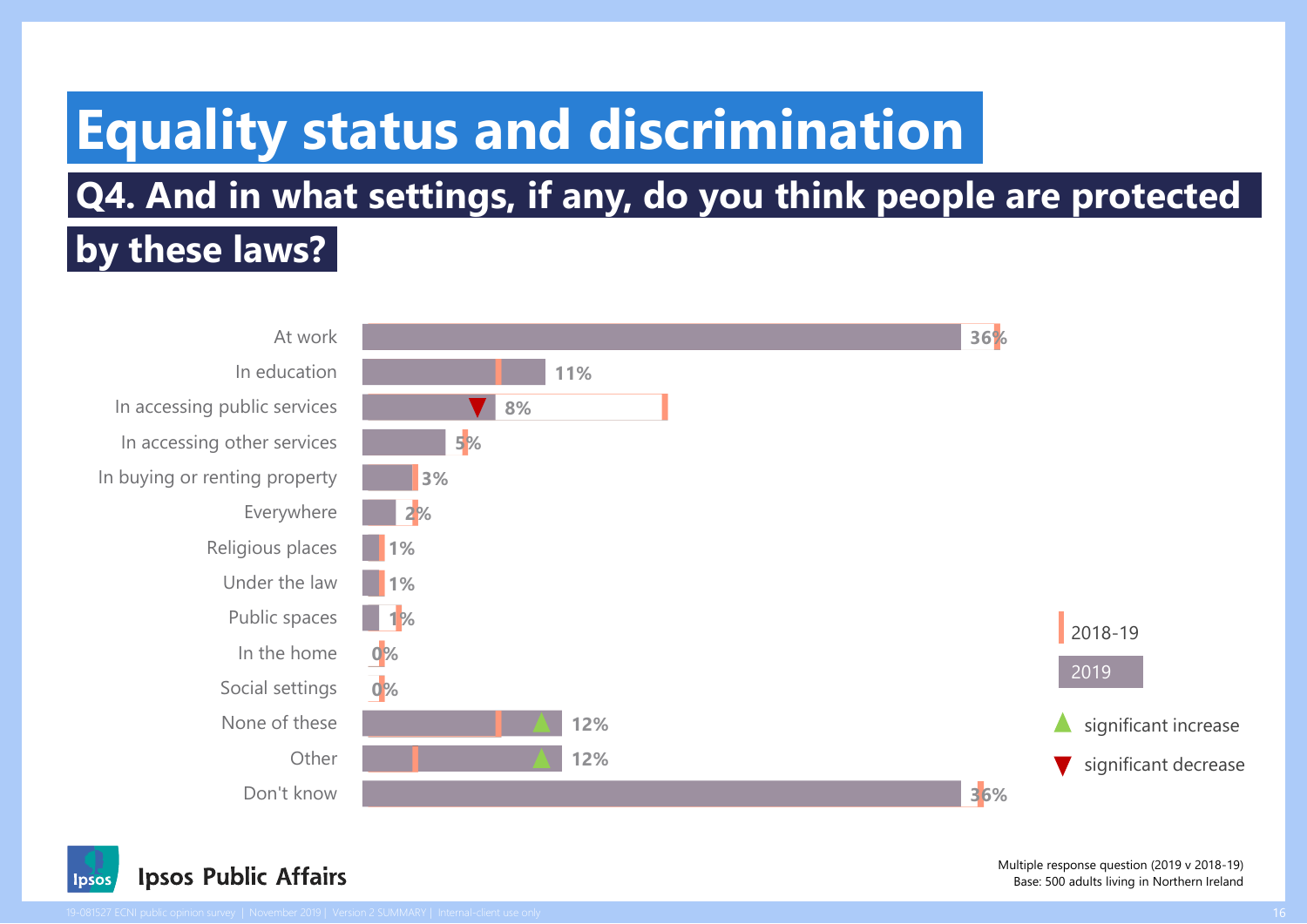# **Views on equality in NI**

### **Q5. Thinking about NI today, to what extent do you agree or**

### **disagree with the following statements:**



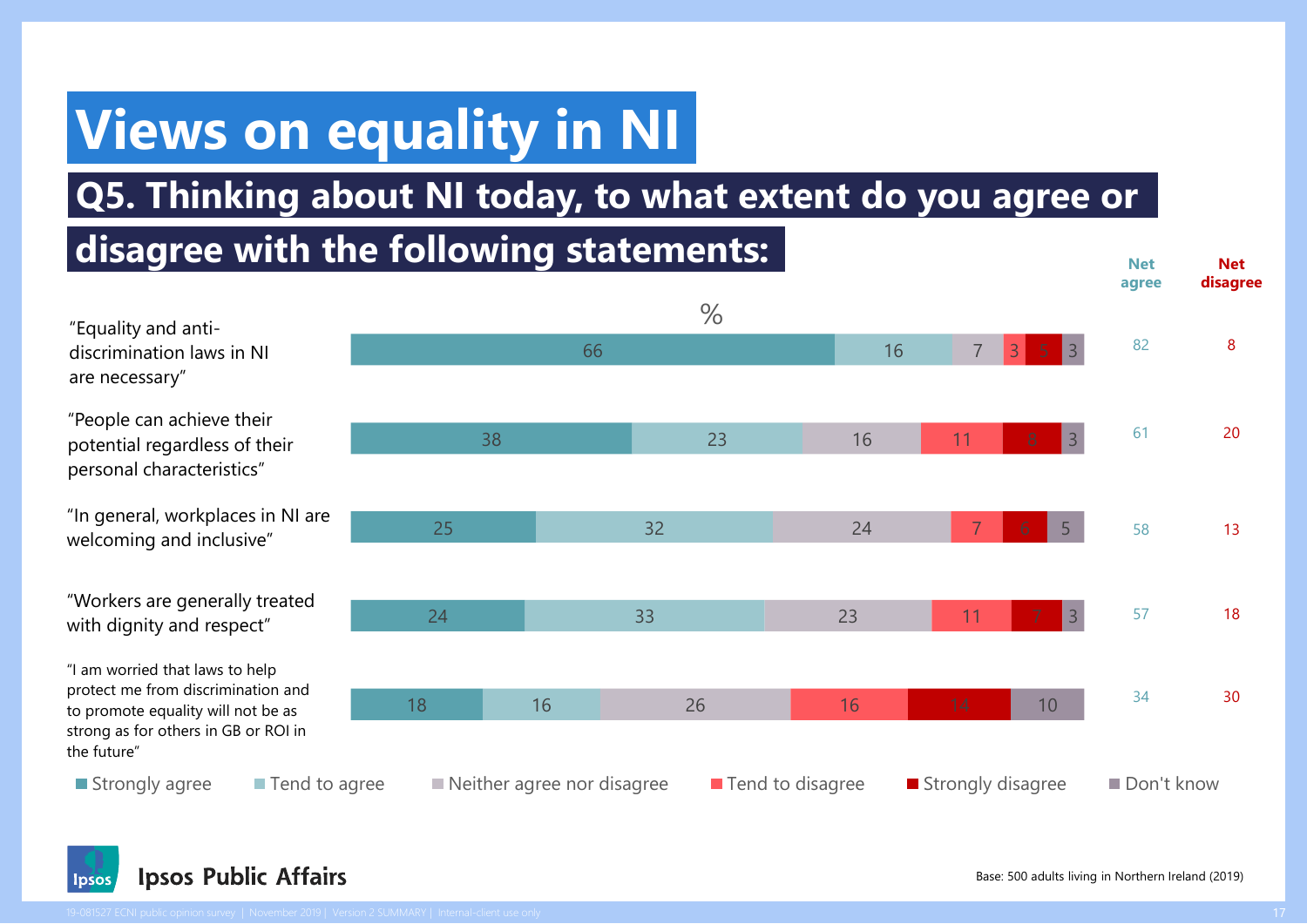# **Views on equality in NI**

### **Q5. Thinking about NI today, to what extent do you agree or**

#### 35 38 71 66 29 23 18 16 22 16 5 7 9 11 2 3 3 3 2 3  $\frac{0}{0}$ Strongly agree Tend to agree Neither agree nor disagree Tend to disagree Testrongly disagree Don't know **disagree with the following statements:** "People can achieve their potential regardless of their personal characteristics" "Equality and antidiscrimination laws in NI are necessary" **Net agree Net disagree** 82 8 90 4  $61$  20 63 12 **2019 2018-19 2019 2018-19** Significant increase Significant decrease



Base: 500 adults living in Northern Ireland (2019 v 2018-19)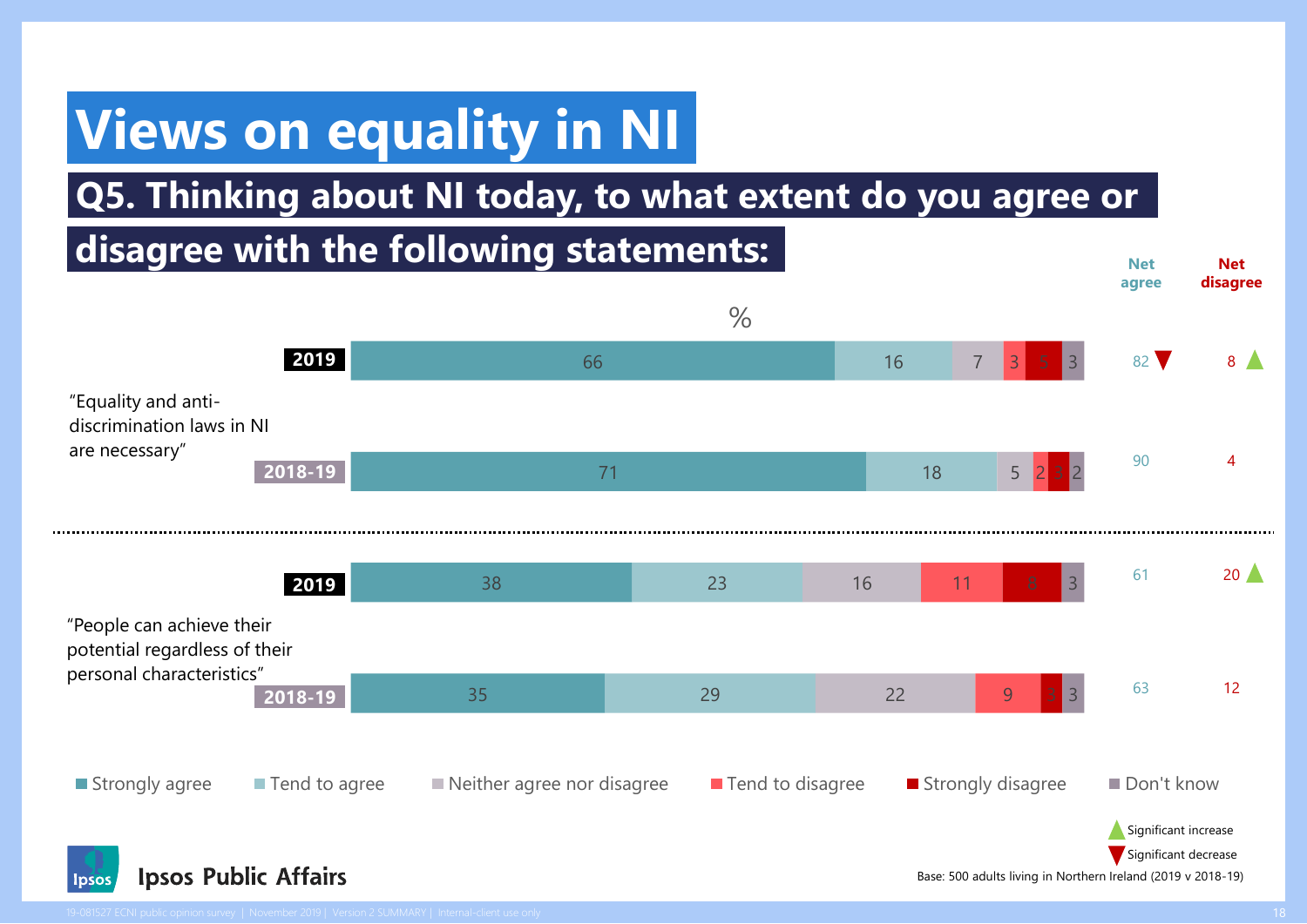# **Views on equality in NI**

### **Q5. Thinking about NI today, to what extent do you agree or**

### **disagree with the following statements:**



**Net** 

**Net**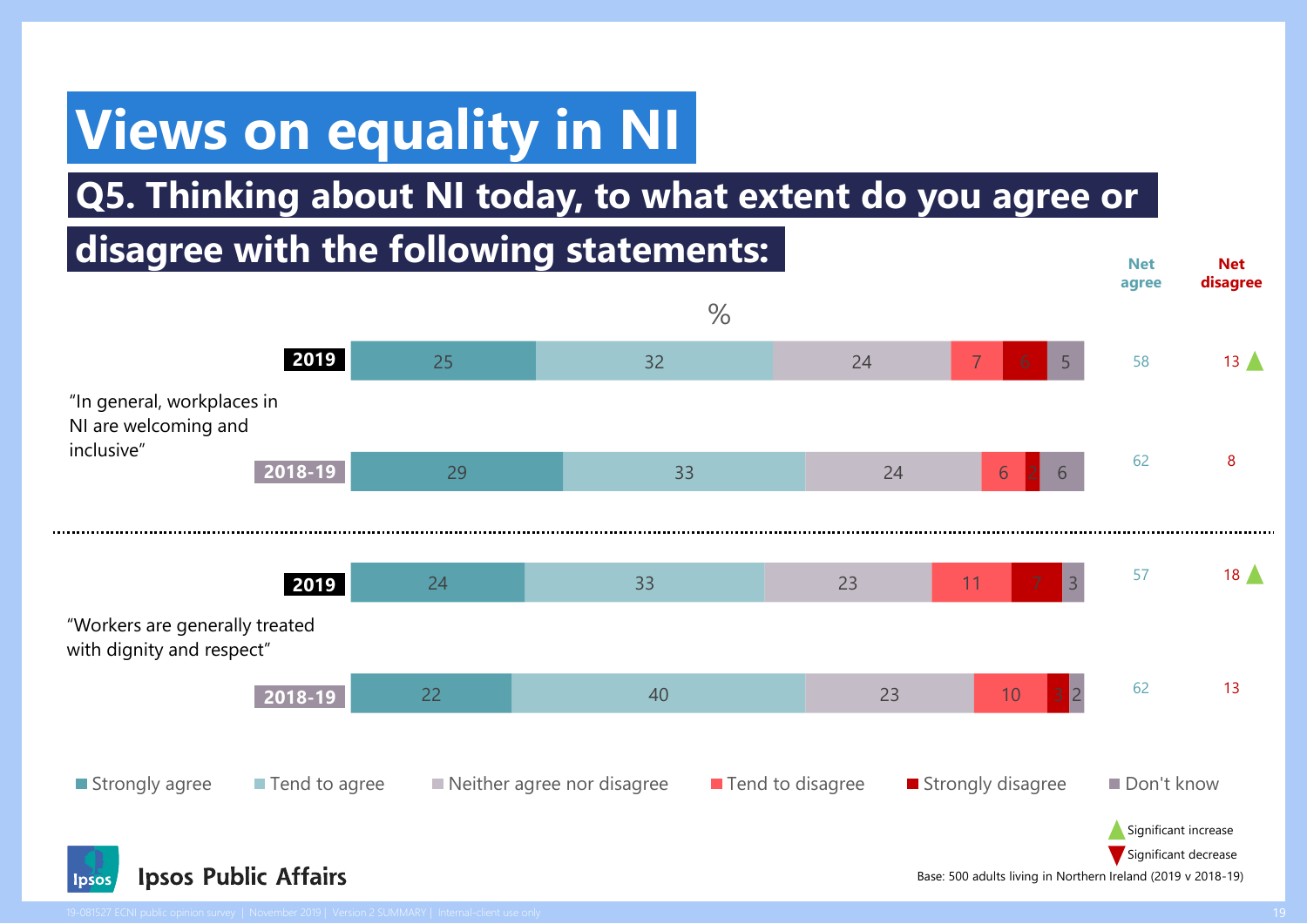### **Personal experiences of unwanted behaviour**

**Q6. During the past 12 months, have you personally experienced a situation where you were not treated with dignity and respect in the workplace based on your personal characteristics?**





Base: in brackets (2019 v 2018-19)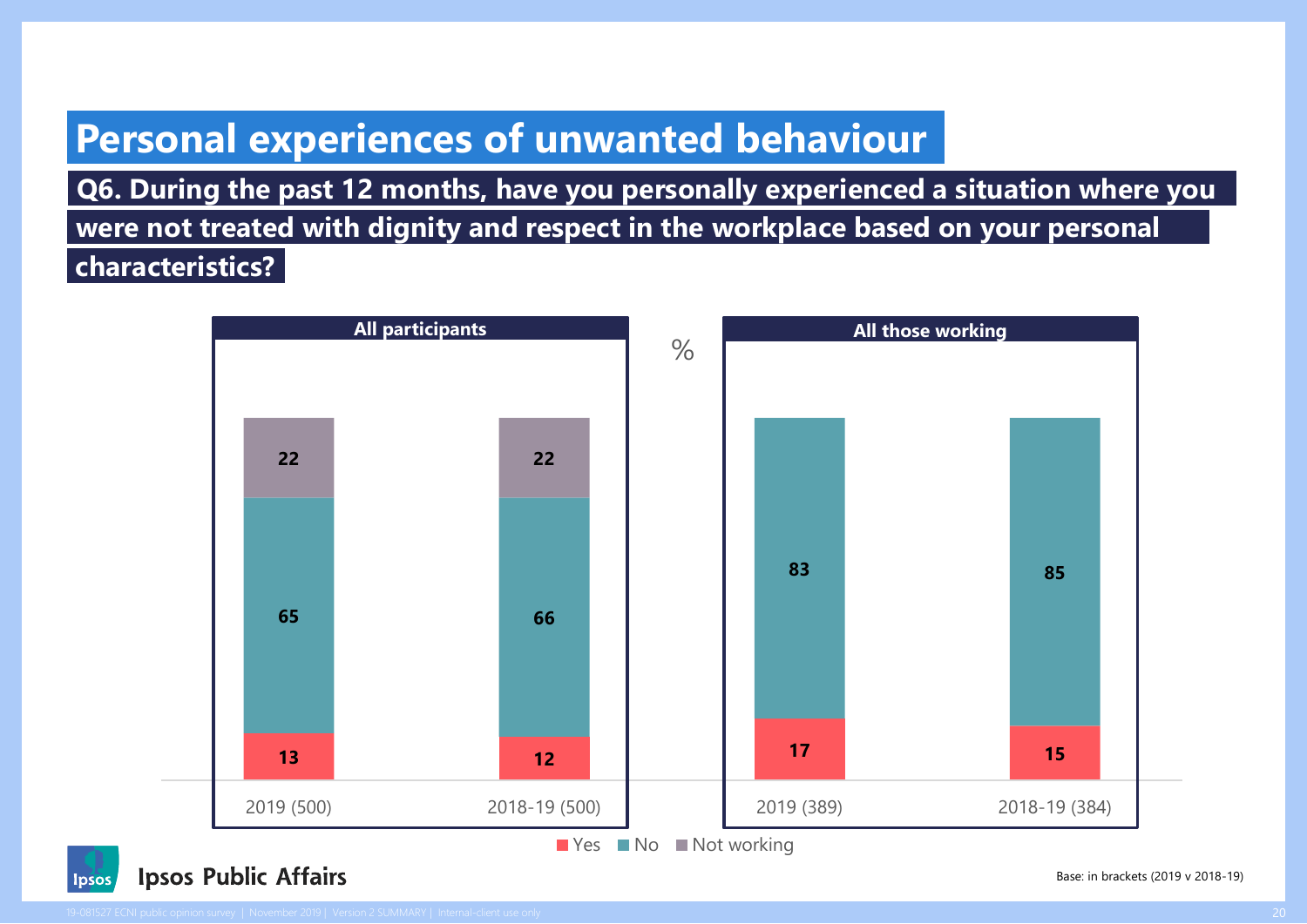### **Personal experiences of unwanted behaviour**

**Q7. During the past 12 months, have you witnessed a situation where others in your workplace were not treated with dignity and respect based on their personal characteristics**



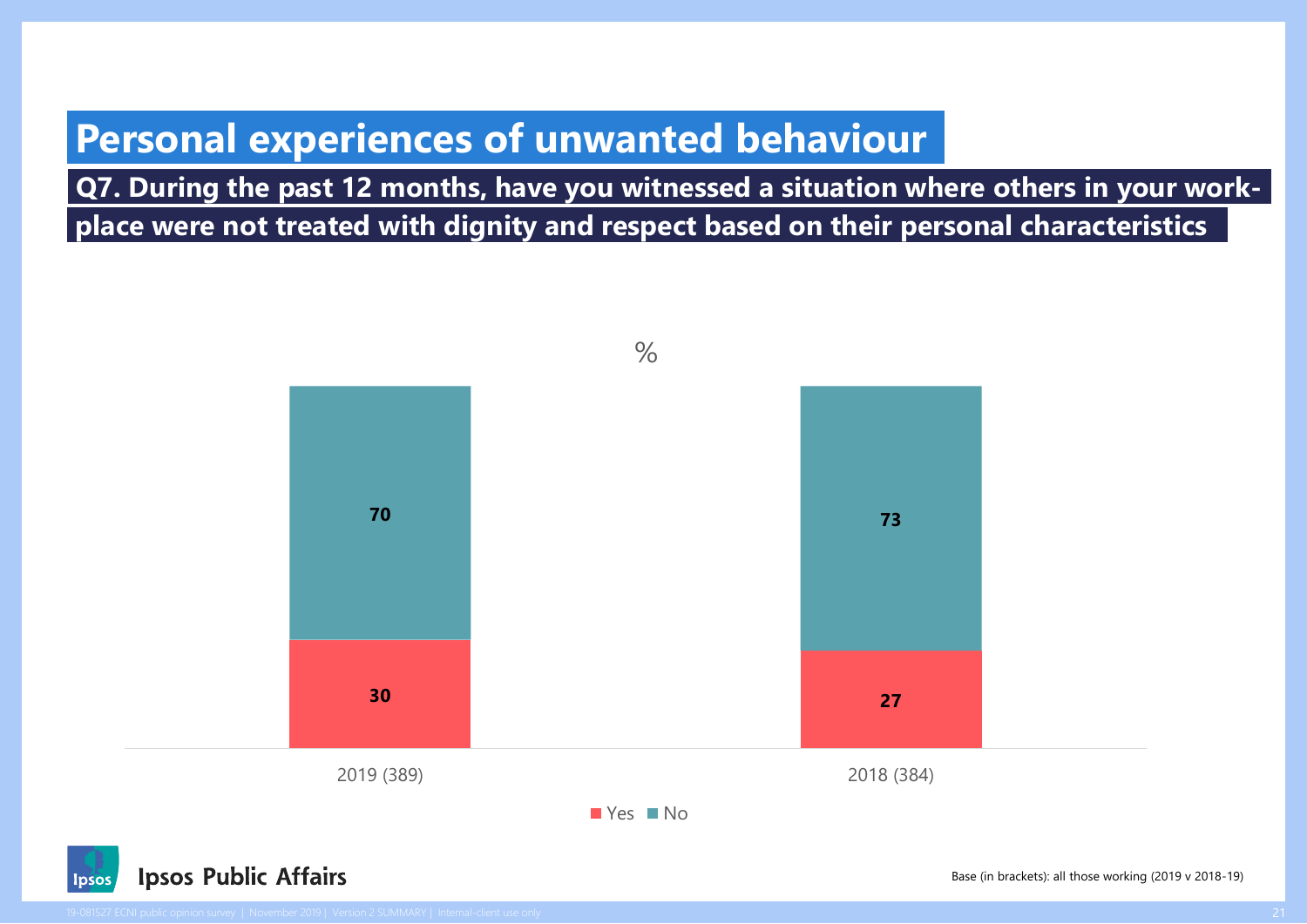### **Experience of people with disabilities**

### **Q9. What services, facilities or settings do you think people with**

**disabilities find it hardest to access?**



| <b>DISABILITY %</b>                     |                             |  |  |  |  |  |
|-----------------------------------------|-----------------------------|--|--|--|--|--|
| Living<br>with<br>disability<br>illness | No<br>disability<br>illness |  |  |  |  |  |
| 35%                                     | 30%                         |  |  |  |  |  |
| 23%                                     | 24%                         |  |  |  |  |  |
| 13%                                     | 14%                         |  |  |  |  |  |
| 13%                                     | 12%                         |  |  |  |  |  |
| 10%                                     | 11%                         |  |  |  |  |  |
| 10%                                     | 7%                          |  |  |  |  |  |
| 4%                                      | 6%                          |  |  |  |  |  |
| 5%                                      | 5%                          |  |  |  |  |  |
| 3%                                      | 3%                          |  |  |  |  |  |
| 14%                                     | 14%                         |  |  |  |  |  |
| 29%                                     | 28%                         |  |  |  |  |  |

**31%**

Transport and travel Employment Streets and public spaces Public services Health and social care Education Housing and accommodation Internet/online services

**Ipsos Public Affairs** Ipsos

Base: 500 adults living in Northern Ireland (2019)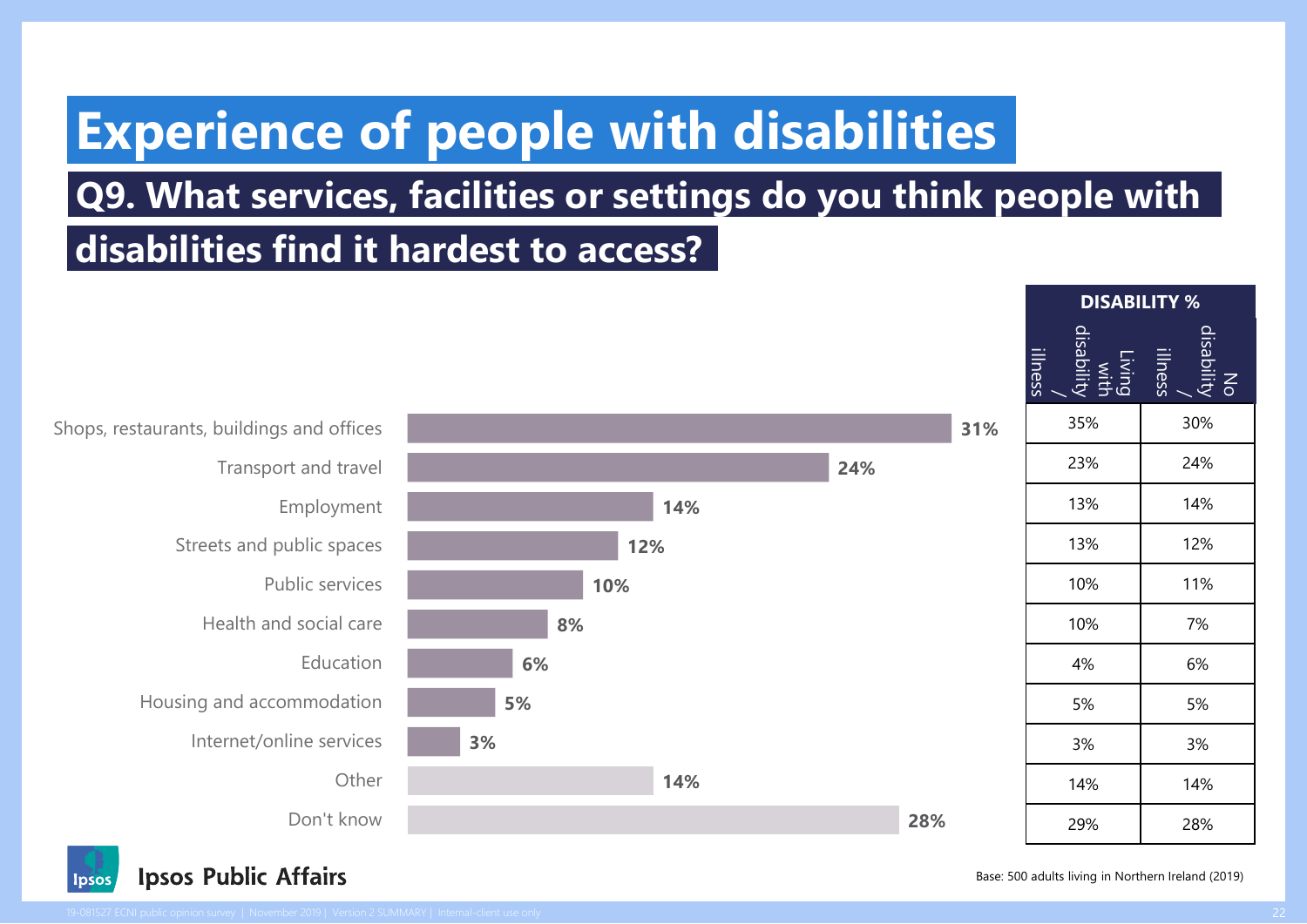# **Aspects of life in NI**

### **Q8. To what extent do you agree or disagree with the following statements,**

### *thinking about workplaces in NI:*



#### **Ipsos Public Affairs lpsos**

Base: 500 adults living in Northern Ireland (2019)

**Net** 

**Net**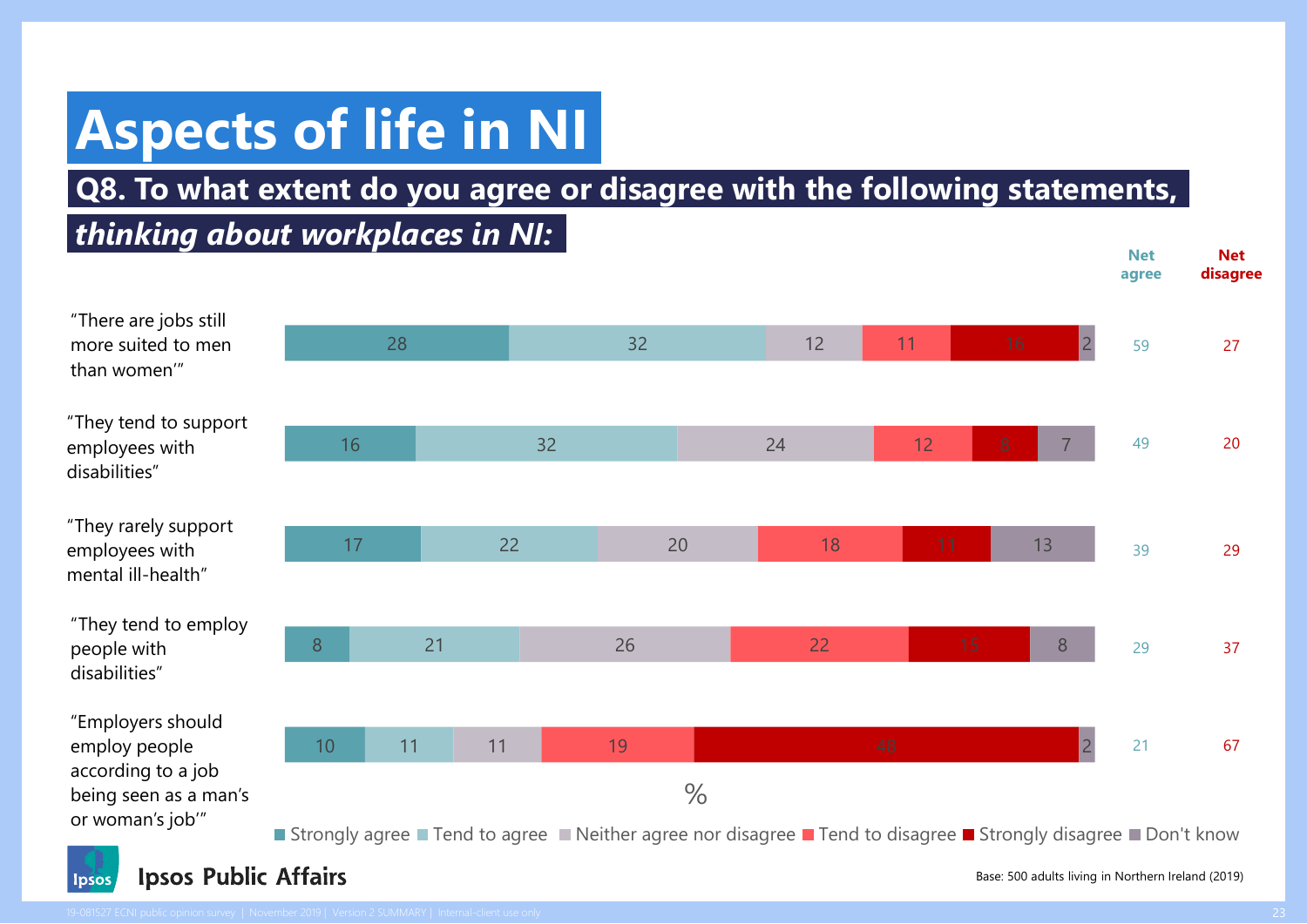**Net** 

**Net** 

# **Aspects of life in NI**

### **Q8. To what extent do you agree or disagree with the following statements,**

### *thinking about workplaces in NI:*



■ Strongly agree ■ Tend to agree ■ Neither agree nor disagree ■ Tend to disagree ■ Strongly disagree ■ Don't know



Base: 500 adults living in Northern Ireland (2019 v 2018-19)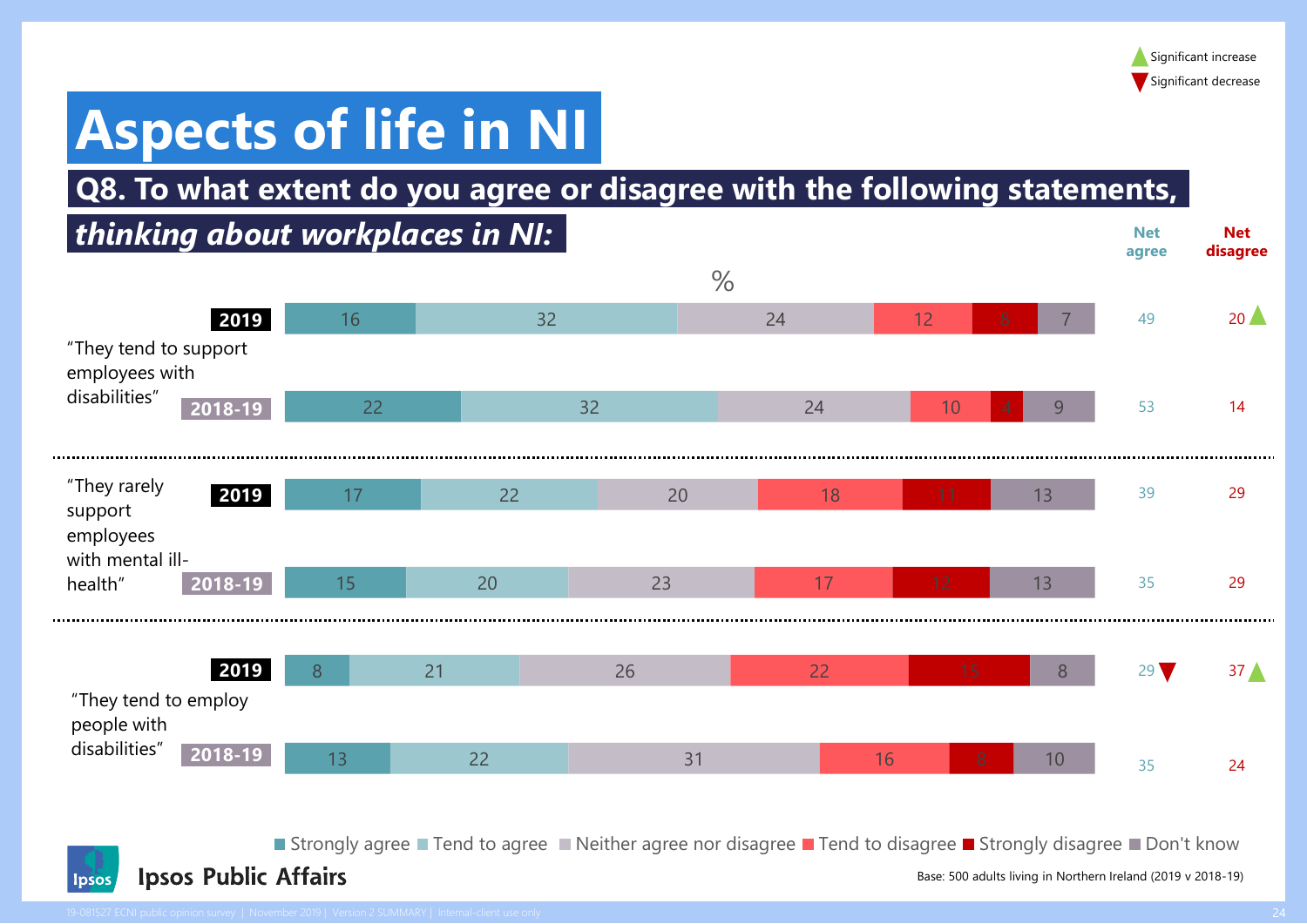# **Aspects of life in NI**

### **Q8. To what extent do you agree or disagree with the following statements,**

### *thinking generally about education in NI:*



**Ipsos Public Affairs** \*Full statement wording: "The government provides funding to schools to meet the needs of, for example, disabled pupils. How the extra funding is spent should be monitored by government'

Ipsos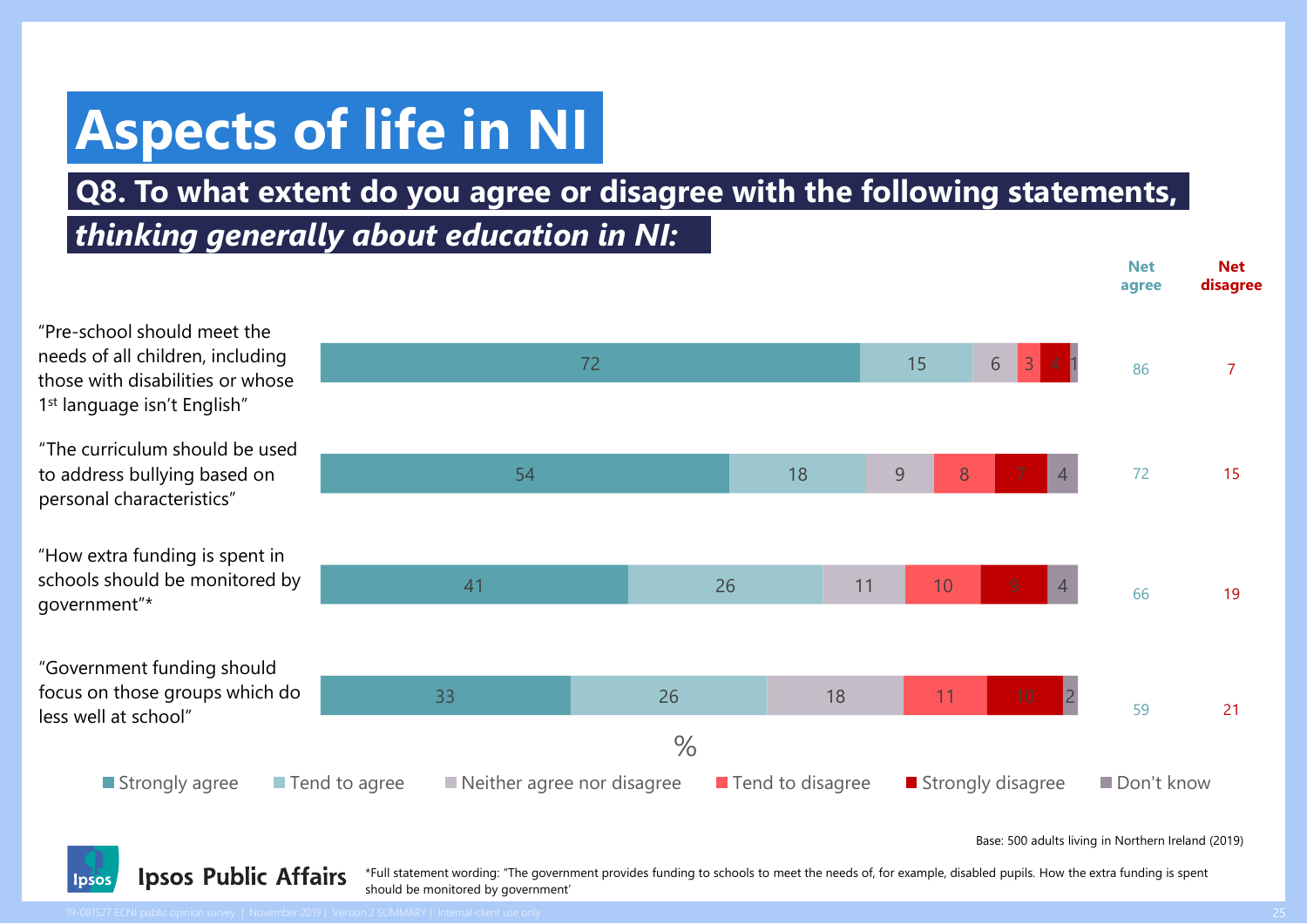# **Local area**

### **Q8. To what extent do you agree or disagree with the following**





Base: 500 adults living in Northern Ireland (2019)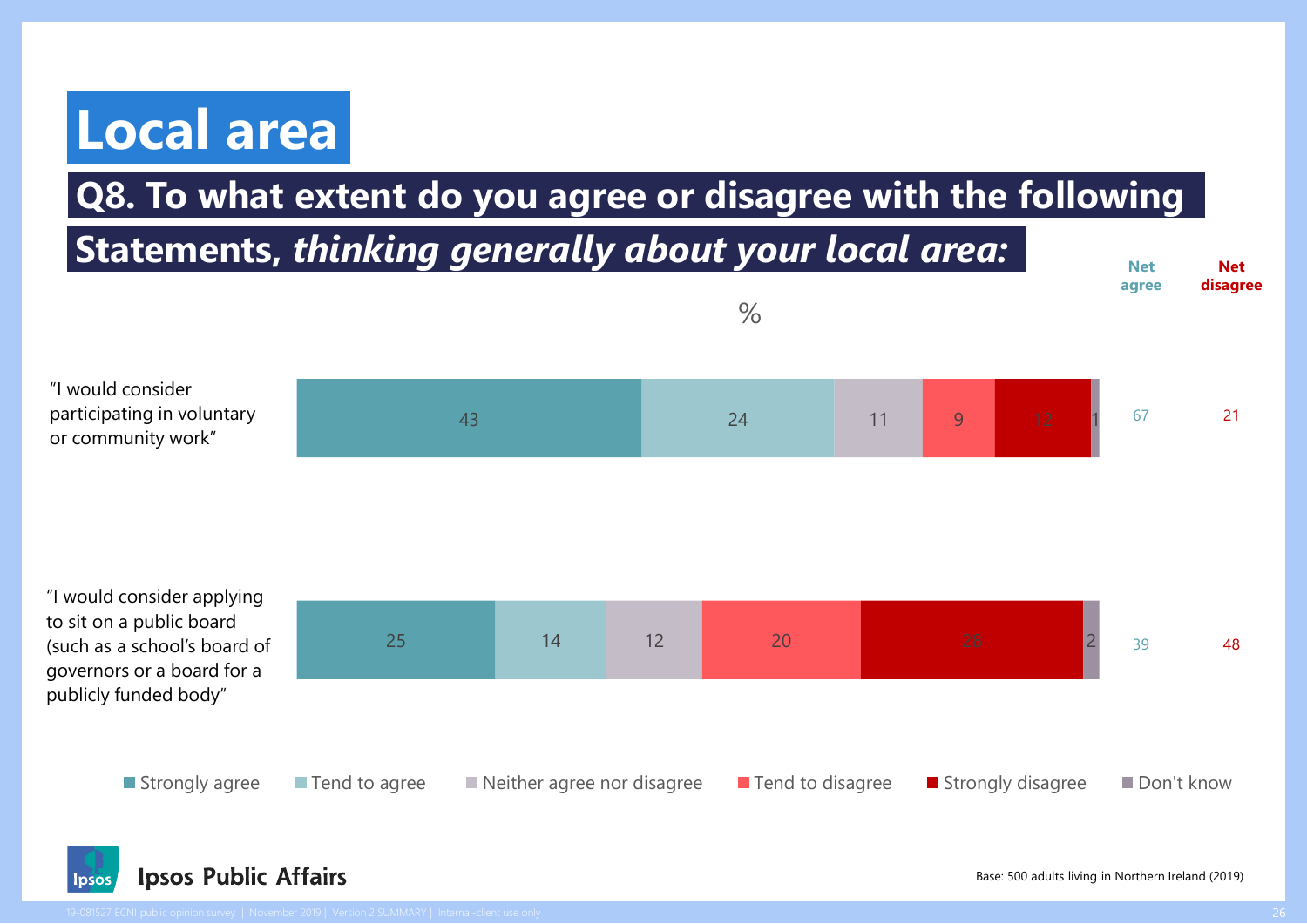# **Aspects of life in NI**

**Q8. To what extent do you agree or disagree with the following**

#### 6 10 17 19 15 13 31 29 19 22 22 21 13 20 13 14 6 4 5 6  $\frac{1}{2}$ ■ Strongly agree ■ Tend to agree ■ Neither agree nor disagree ■ Tend to disagree ■ Strongly disagree ■ Don't know **Statements,** *thinking about the public services in NI:* "When planning public services, the needs of different groups of people are taken into account" "Public figures show leadership on equality matters" **Net agree Net disagree** 49 25 48 25 22 52 21 54 **2019 2018-19 2019 2018-19**

**Ipsos Public Affairs** Ipsos

Base: 500 adults living in Northern Ireland (2019 v 2018-19)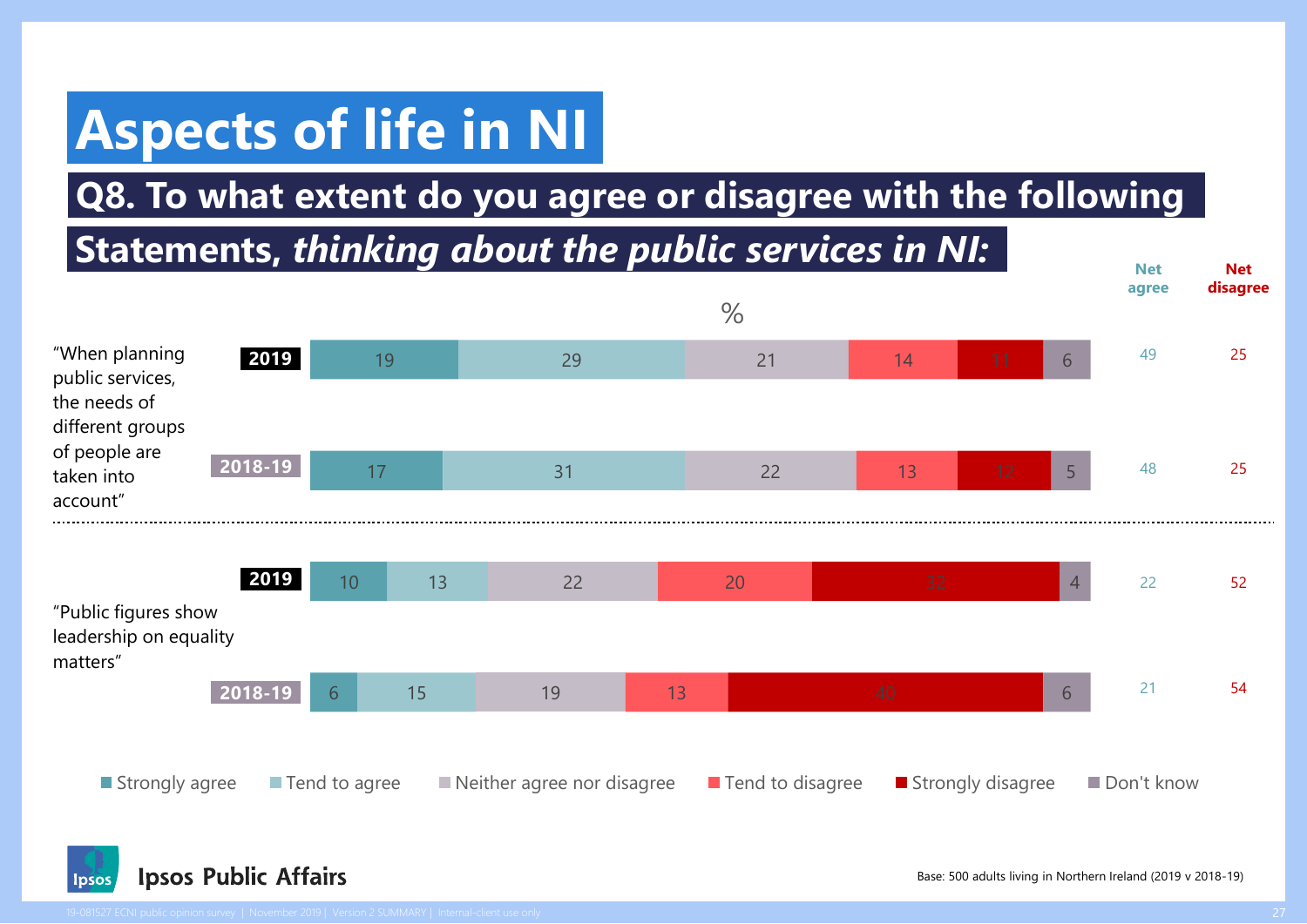# **Research methodology**

In order to meet the objectives of the research, Ipsos MORI conducted a telephone survey among a representative sample of people living in Northern Ireland. All interviews were conducted using Computer Assisted Telephone Interviewing (CATI) from our Belfast-based telephone centre. In total, 500 interviews were conducted with people from across Northern Ireland. The telephone survey lasted 14 minutes on average.

Ipsos MORI purchased a contact database containing 8,131 records for Northern Ireland. Therefore, a response rate of 6% was achieved from this sample. A summary of sample outcomes is provided in the table below:

| <b>Sample outcome</b>              | Count | % of sample |
|------------------------------------|-------|-------------|
| Completed interview                | 500   | 6%          |
| Refused                            | 304   | 4%          |
| Unusable                           | 1,007 | 12%         |
| No answer/maximum tries/over-quota | 6,320 | 78%         |
| <b>Total</b>                       | 8,131 | 100%        |

A quota-based sampling approach was applied to the telephone survey to ensure the results are representative of the Northern Ireland population. The demographic breakdown of participants is provided on pages 8-10.

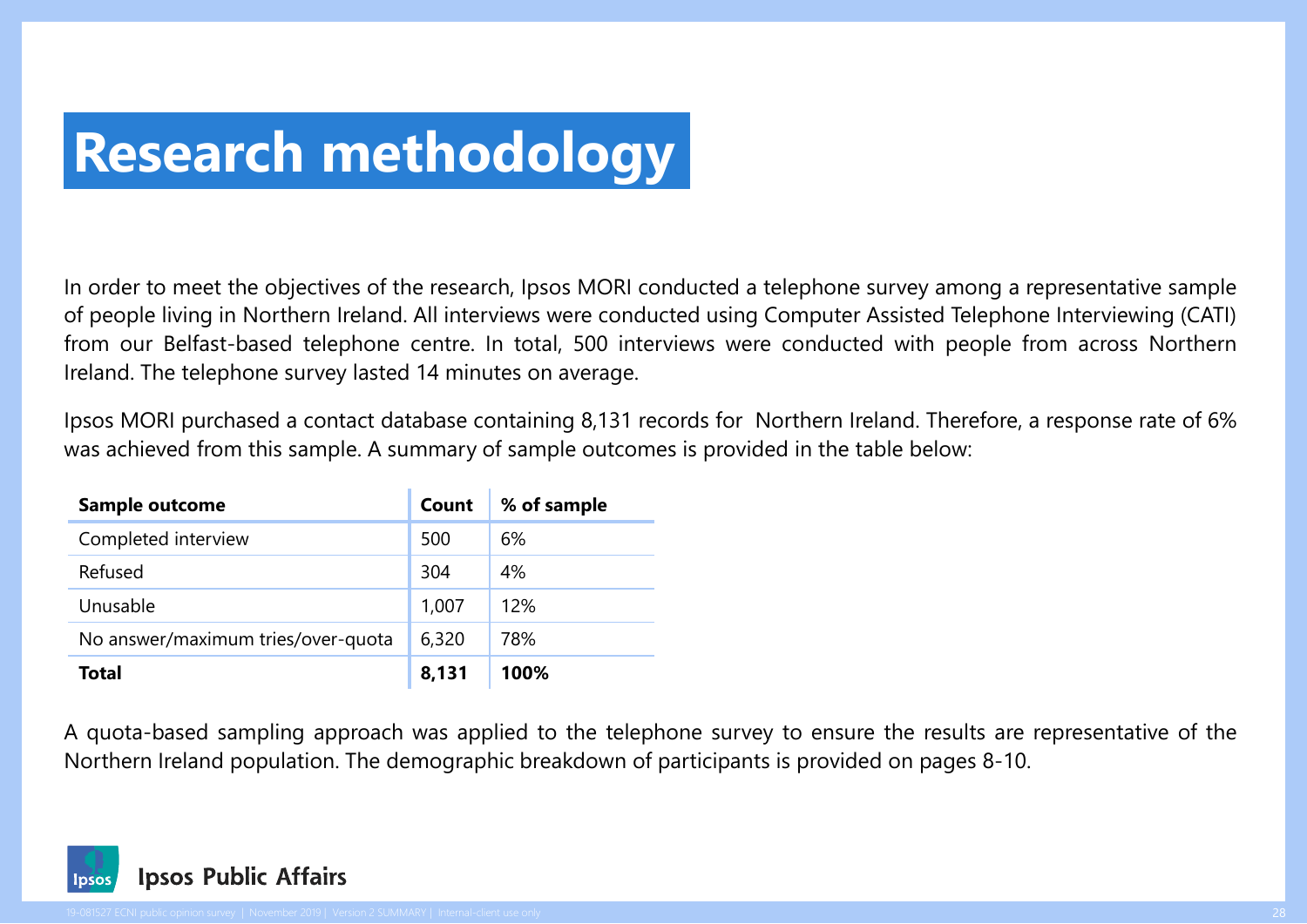## **Ipsos MORI's standards and**

# **accreditations**

Ipsos MORI's standards and accreditations provide our clients with the peace of mind that they can always depend on us to deliver reliable, sustainable findings. Our focus on quality and continuous improvement means we have embedded a 'right first time' approach throughout our organisation.



#### **ISO 20252:2012**

The international market research specific standard that supersedes BS 7911 / MRQSA & incorporates

IQCS (Interviewer Quality Control Scheme); it covers the 5 stages of a Market Research project. Ipsos MORI was the first company in the world to gain this accreditation.



#### **MRS Company Partnership**

By being an MRS Company Partner, Ipsos MORI endorse and support the core MRS brand values of

professionalism, research excellence and business effectiveness, and commit to comply with the MRS Code of Conduct throughout the organisation.



#### **ISO 9001:2008**

International general company standard with a focus on continual improvement through quality

management systems. In 1994 we became one of the early adopters of the ISO 9001 business standard.

**This work was carried out in accordance with the requirements of the international quality standard for market research, ISO 20252:2012 and with the Ipsos MORI Terms and Conditions.**







#### **ISO 27001:2005**

International standard for information security designedto ensure the selection of adequate and

proportionate security controls. Ipsos MORI was the first research company in the UK to be awarded this in August 2008.

#### **Data Protection Act**

Ipsos MORI is required to comply with the Data Protection Act; it covers the processing of personal data and the protection of privacy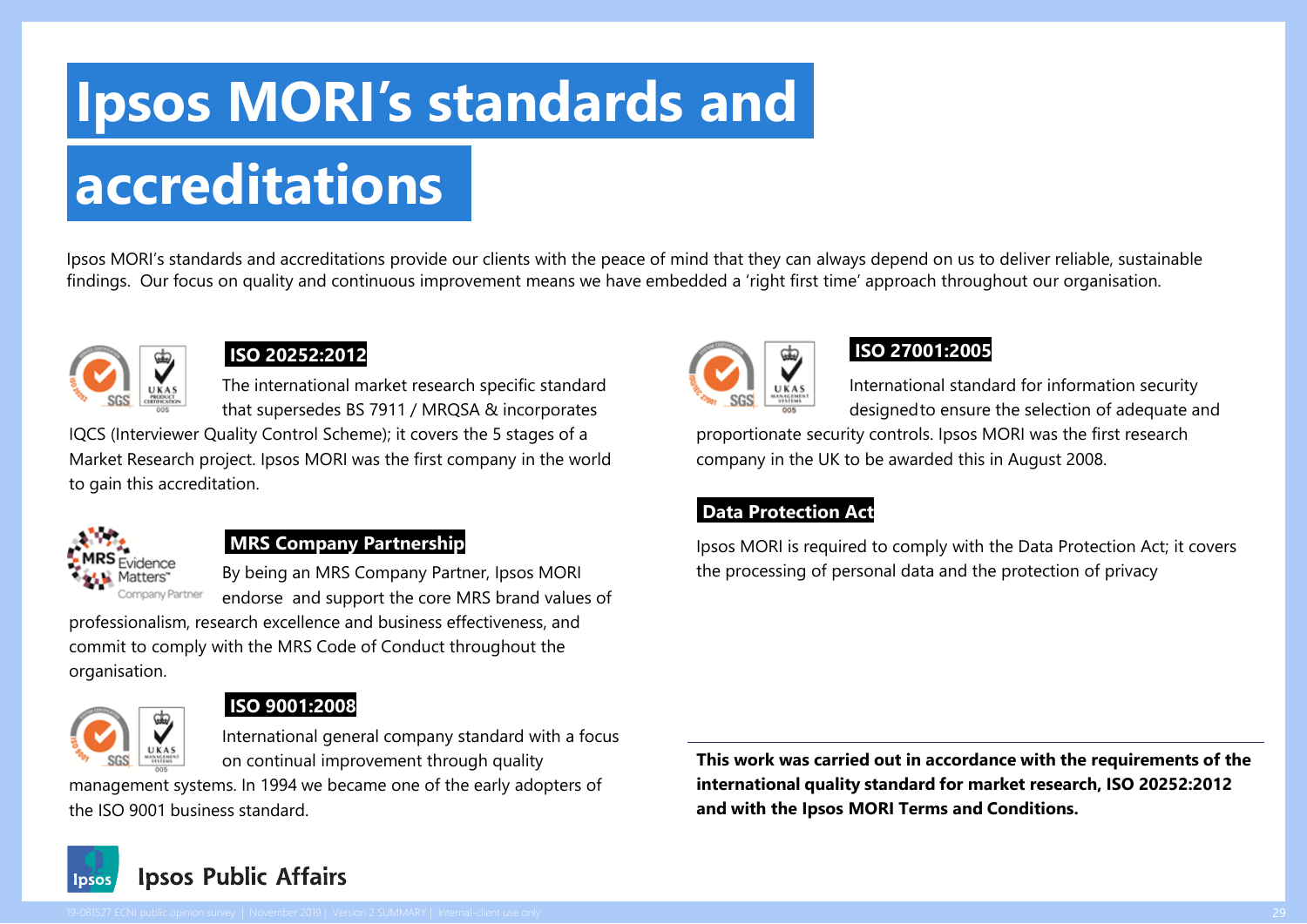# **Ipsos MORI's Business Excellence**

**System**

Ipsos MORI's Business Excellence System (BES) incorporates the requirements of the three international standards, the Data Protection Act, and the MRS Code of Conduct. The Business Excellence System is continually reviewed for effectiveness and improvement – we achieve this in a number of ways:

#### **Business Excellence System (BES) Group:**

BES representatives from all areas of the business meet regularly. Their remit includes: promoting and encouraging Business Excellence within their business units; reviewing, developing and maintaining Ipsos MORI's Business Excellence management systems and; learning and sharing best practice.

#### **Ipsos MORI's Internal Audits and Metrics Team:**

Ipsos MORI has a large team of trained internal auditors from across the business. Internal audits and spot checks are carried out throughout the year to measure the effectiveness of the company's Business Excellence Systems. Monthly metrics are reported to the UK Management Board and the BES Group. Where necessary corrective and preventative actions are implemented.

#### **BES Training and Communications Team:**

A team of BES Reps are responsible for developing effective and engaging training. All staff receive induction and refresher training. Delegate feedback is used to further improve training where appropriate.

#### **External Audits:**

An external auditing company visits annually to ensure that Ipsos MORI complies with the international standards we are accredited to. Findings are reported back to the business and corrective and/or preventative measures adopted where necessary.

#### **External Client Satisfaction Monitor:**

At the close of each project, an online survey is sent to the client. Returned questionnaires are reviewed and followed up where necessary. Data is used by the Audits and Metrics Team for the monthly UK Management and BES Report.

**This work will be carried out in accordance with the requirements of the international quality standard for market research, ISO 20252:2012 and with the Ipsos MORI Terms and Conditions.**